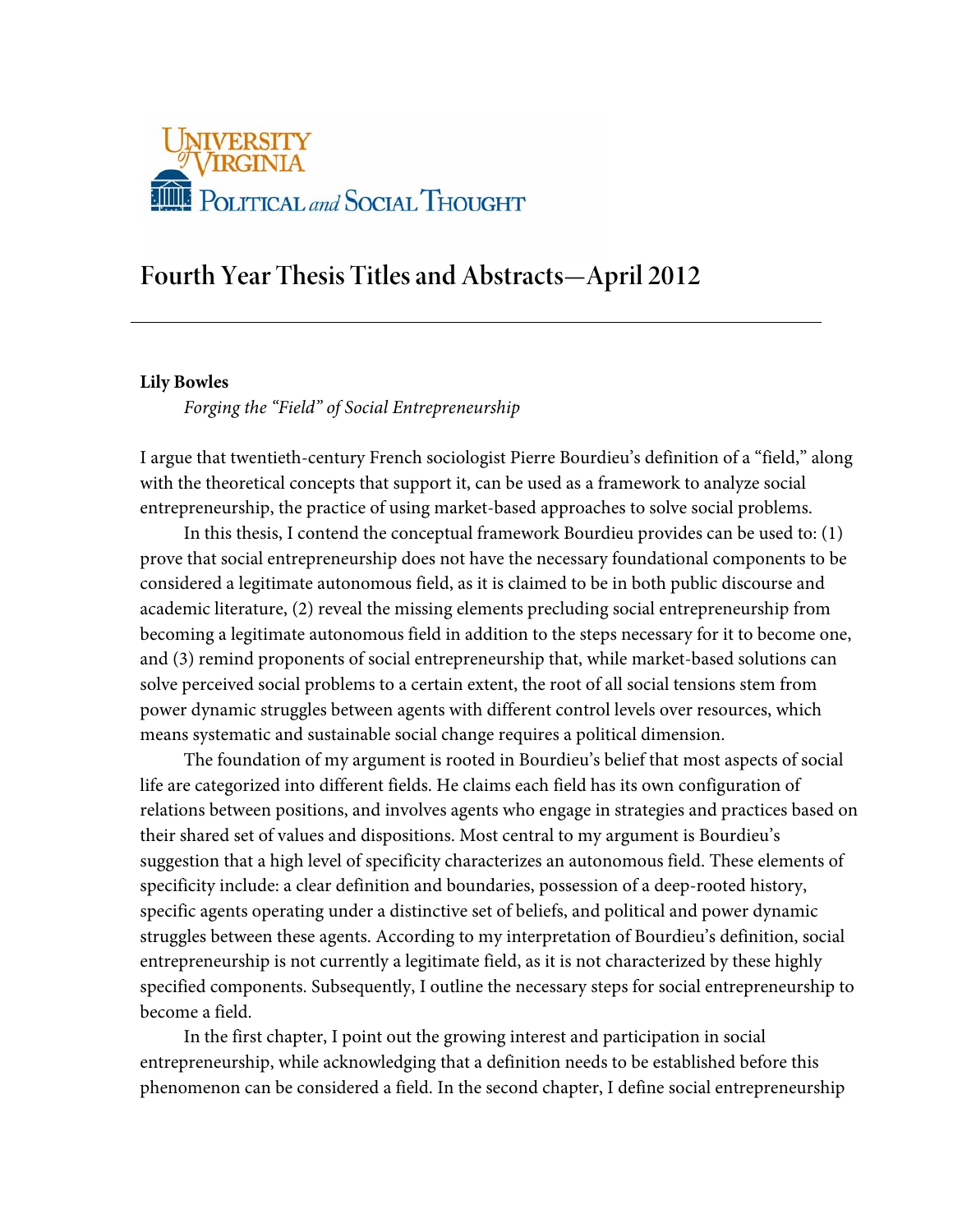to end disagreements about its meaning, determine the habitus of social entrepreneurs, and clarify the differences between them. In the third chapter, I contextualize social entrepreneurship in the history of development to reveal the assumptions it is founded on. In the fourth chapter, I discuss the ways in which social entrepreneurship's neoliberal historical roots have given it a grand narrative, raise the problems with this narrative, and suggest that this narrative reincorporate politics. I conclude by urging the creation of cross-sector collaborations, as this is the only way to identify and eradicate the complex and intertwined sources of created inequality.

All of the steps I outline will take a concerted effort. Nonetheless, I argue they are steps worth taking because they will forge a revolutionary field that will serve as a constant force of creative-destruction in society; and, as Austrian economist Joseph Schumpeter asserts, it is only through this process of creative destruction that old, outdated, and, often unethical, institutions and practices are replaced with ones that take society to a higher level.

# **Matthew Lee Cofer**

*The One and the Ninety-Nine: An Examination and Analysis of Rising Income Inequality in the United States*

Income inequality has been rising precipitously over the last thirty years in the United States. While the economy has continued to experience large overall growth, the economic rewards of this growth have been increasingly distributed to the top of the economic ladder. Much scholarship has been dedicated to understanding these trends, yet there is a considerable lack of consensus on key aspects of the story behind rising income inequality. This lack of consensus is important because how the story of rising income inequality is ultimately understood – its development, causes, and consequences – shapes the narrative of what can and should be done about it. I argue in this thesis that defenders of the status quo of high levels of income inequality have a misunderstanding of the story behind income inequality. Moreover, I argue that by examining the best and most recent research on the subject, a clear picture of income inequality emerges.

Theories that argue that income inequality is the inevitable result of technological change or economic forces related to globalization are ultimately unconvincing. They explain differences between educated and non-educated workers. But, as has been made clear, American income inequality is about the inequality between the really rich and the rest, not the educated and the uneducated. The more convincing explanation for rising income inequality lies in the organizational and political changes in Washington that have led policymakers to support the economic interests of a narrow economic elite at the expense of average Americans. Income inequality is not inevitable, but rather it is the result of choices made by key domestic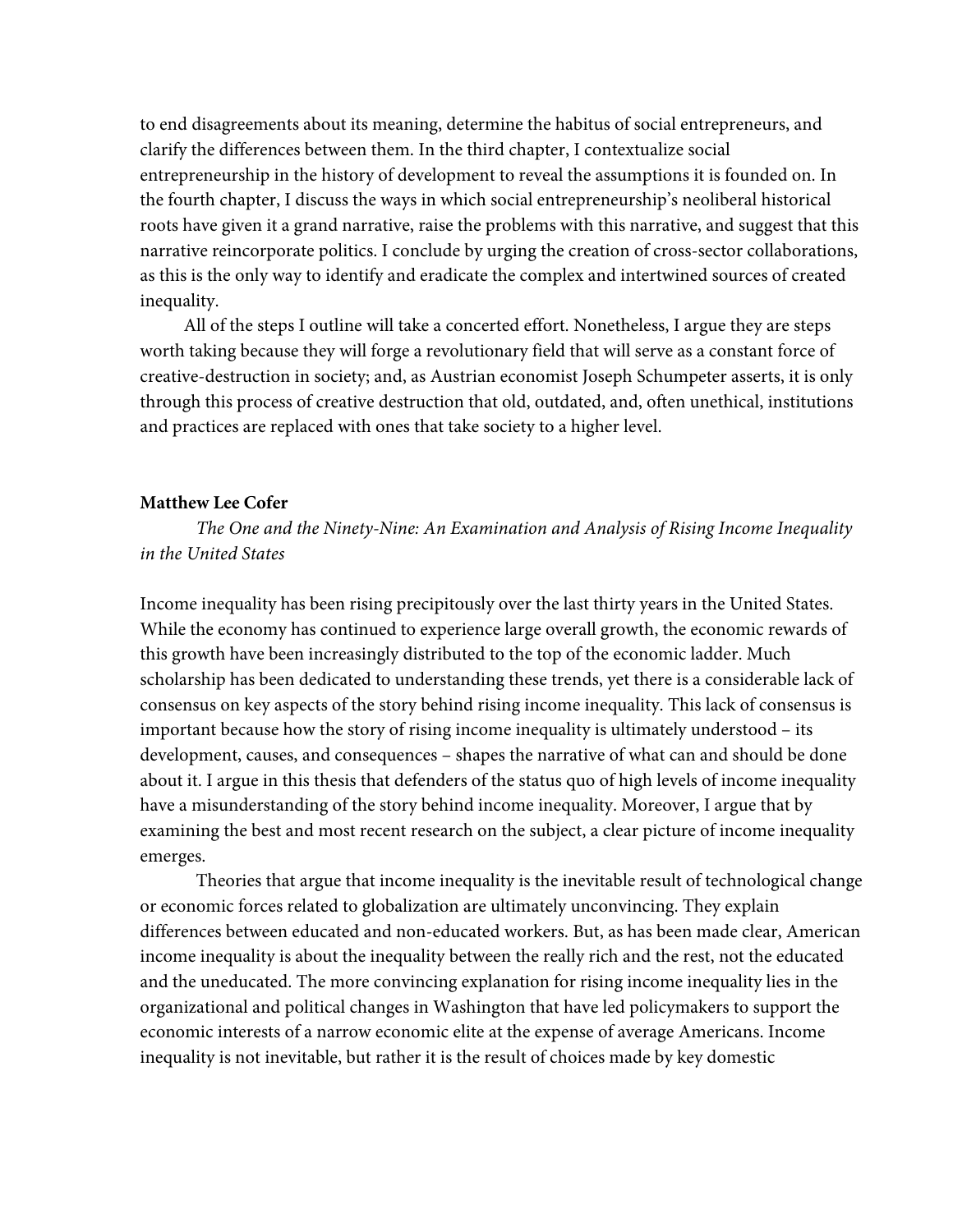institutions. Knowing that income inequality can be changed obviously begs the question of whether it should be changed.

The answer to this question is overwhelmingly clear: current levels of income inequality are unacceptable and must be reduced. The justifications for high income inequality fall flat in the face of even the most basic facts. Additionally, mounting evidence demonstrates that higher levels of income inequality have profoundly negative impacts on our society, our economy, and our democracy. To restore the critical features of American national identity that economic inequality threatens to erode, leaders in the United States must take decisive action to reverse the course of the thirty year rise of income inequality back towards a more equitable and fair track.

#### **Sarajaneé Davis**

*Black Power, Student Activism, and the Development of Black Studies*

This thesis argues that the formal development of Black Studies is a direct result of Black student activism in the 1960s and early 1970s. Specific attention is given to the institutionalization of Black Studies at San Francisco State University, Harvard University, Columbia University, Howard University, and the University of Virginia. At these five institutions, student activists not only defined the political purpose of Black Studies, but they also engaged in scholarly debates that would shape the development of the field in decades to come.

Since student activism was central in the development of the discipline, my research explores how corresponding counterculture movements influenced students and the trajectory of Black Studies. Stepping back, one can see that the long tradition of Black student protest begins with the efforts of students at historically Black colleges and universities in the 1920s as students fought to secure greater control over their institutions. In the 1960s the youth counterculture movements, sparked by antiwar politics and Black Power ideology, greatly influenced the environment in which Black student activism emerged and the strategies students chose to employ. In particular, the core tenets of Black Power ideology profoundly shaped the direction and strategies of Black student activism through its emphasis on the political mobilization of marginalized members of the African American community and its critique of normative forms of political behavior. The greatest impact that Black Power ideology had on youth activists of the Black Studies movement was in shaping their overarching goal, which was to transform institutions of higher learning and create a society in which African Americans held a permanent position of power.

Clear parallels in the collective demands put forth by students reveal how their vision for the discipline shaped its formation. My research shows that seeking to dismantle the historic exclusion of the Black experience from mainstream realms of consideration, Black students pushed for a set of three demands. These demands included (1) increasing the representation of African Americans on college campuses in the faculty and student body, (2) improving the university's relations to its surrounding community; and (3) the creation of a formal Black Studies program. Clearly, students saw Black Studies as a mechanism for creating an autonomous African American community that would secure a position of power for those within and beyond the university. This institution would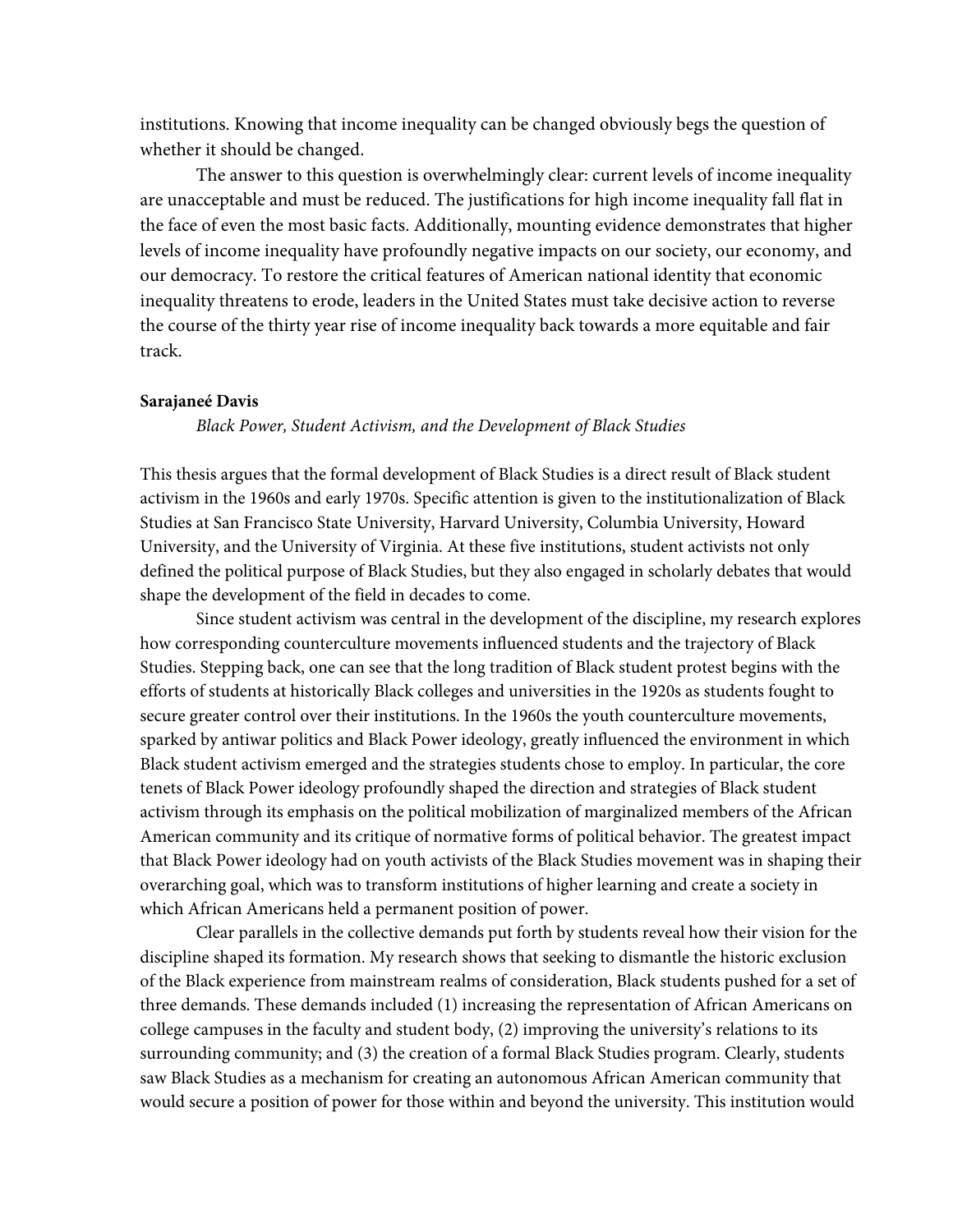ensure that academic scholarship focused on the Black experience and uncovered solutions to the problems plaguing the community.

My assessment finds that the most influential factors on the student activism and the development of Black Studies were geographical location, historical legacy and traditions, local environment and policies, and the demographic patterns of students who matriculated to these schools.

My research illustrates that since its formal inception in the mid-1960s, Black Studies has provided the academy with intersectional methods of analyzing institutions and their implications for broader society. Thus, a revitalization of energy around the discipline will ensure that if fulfills its potential as a transformative agent in the larger world. To renew energy and urgency around the discipline, those invested in its development will have to restore student involvement in the field as well as strengthen engagement with the African American community.

## **Matthew Diton**

*Covering the Shifting Sands: American Media and the Arab Spring*

I argue that the American media's coverage of the Arab Spring revolts was adequate in comparison to the coverage of previous events in the Middle East and North African region despite several errors, and also that the coverage represents a change into a new system of foreign reporting. To arrive at these conclusions I conducted a content analysis of various news sources' coverage of the Tunisian and Egyptian Revolutions, which were chosen because they were amongst the first Revolutions to occur during the Arab Spring, and also because they both resulted in a complete regime change. The content analysis studied the coverage of the *New York Times*, the *Washington Post*, FOX News, CBS, ABC, and NBC. All of these news sources were chosen due to their widespread prominence in American society.

My first chapter serves as a justification of media analyses in general, primarily using Shanto Iyengar and Donald Kinder's book, *News that Matters*. In their book, Iyengar and Kinder describe several media effects that impact how the media shapes the public's understanding and perception of various events. Most significantly, they describe the agenda setting effect, which shows that issues that receive the most attention from the media become the issues that the public deems most important and pays the most attention to. Following the description of media effects, I proceed to describe the flawed American media's coverage of the last Arabic revolution, the Iranian Revolution in1978-79 to provide historical context for my analysis, and also describe an instance of media coverage that has been almost universally declared a failure.

Following a brief description of the Tunisian and Egyptian Revolutions, I turn to my own analysis of the coverage of the two Revolutions. In my analysis I describe several errors in the media's coverage. In no particular order, these errors are (1) false attribution of leadership and (2) sensationalism of the roles of violence and religion in the protests. Not all aspects of the coverage were negative, however, as unlike in previous examples of foreign reporting, the media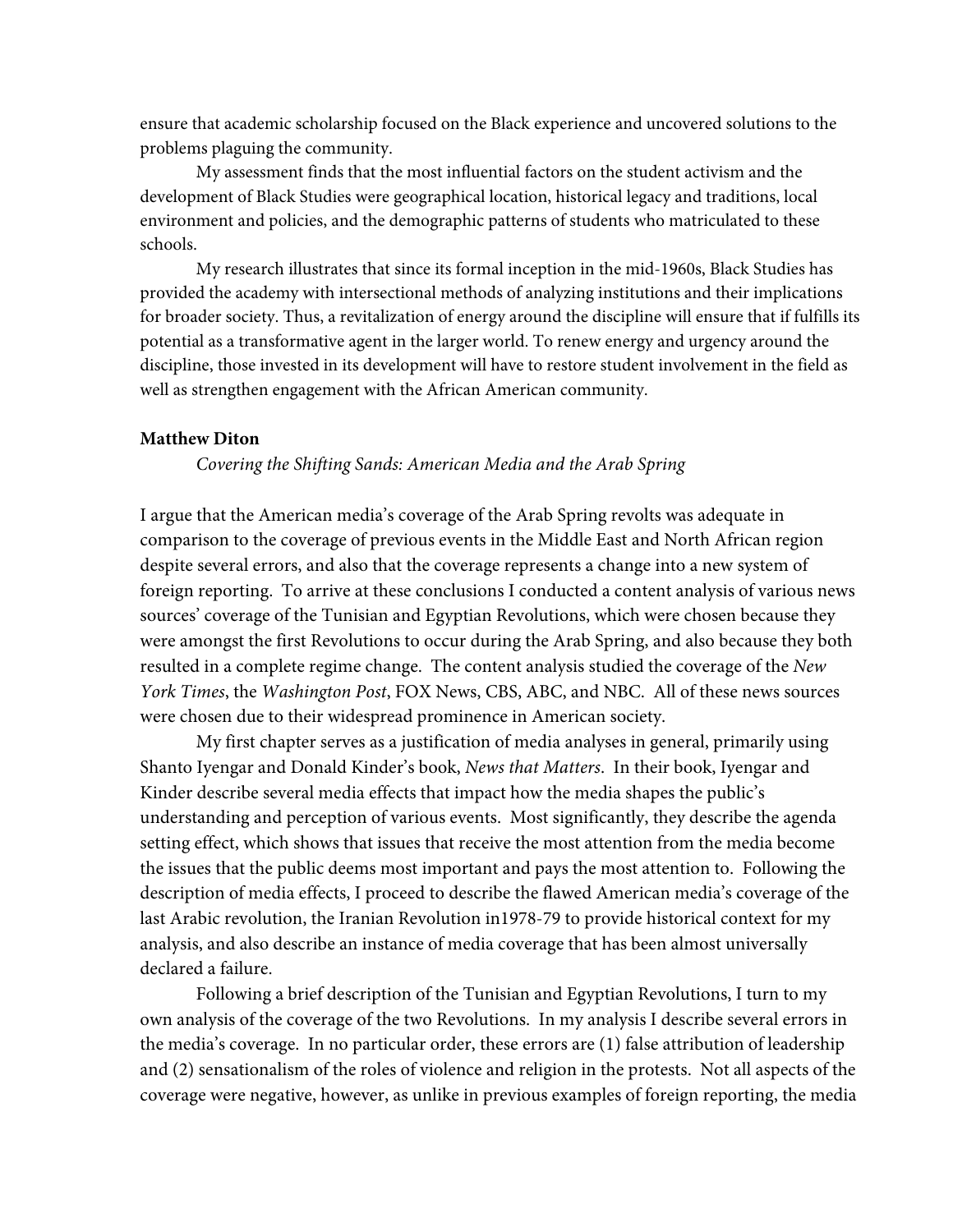was not subservient to the official administration line. Additionally, I argue that the large quantity of coverage of the Egyptian Revolution, in comparison to the other uprisings, suggests an American-centric bias in the media's coverage because of Egypt's strategic importance to American foreign policy in the region.

After critiquing the media's coverage, I conclude the thesis by arguing that the manner in which the media covered the various Revolutions represents a fundamental change in foreign reporting. In the wake of the global economic downturn that has forced the closure of many foreign bureaus, traditional mainstream media sources have begun to rely more on social and alternative media sources and parachute journalists for information. These new sources of information both reduce the cost of coverage for the media sources and also provide a new conduit of information so that the reporters can rely less on official government sources for information. However, without traditional foreign correspondents in countries around the globe, it is more difficult for the American media to get a completely accurate report of global events. This proved to be the case during the Arab Spring, when many of the media's mistakes came as a result of a poor understanding of Arabic culture and individual national sentiments. Barring a significant change in the economic structures of mainstream media sources (particularly newspapers, which have been hit hardest in recent years), I believe that the impact of social and alternative media sources and parachute journalists will continue to rise in foreign reporting, and the manner in which the media covered the Arab Spring will become the new norm for foreign event coverage.

#### **Duan (Kate) Duan**

#### *Understanding the China Bubble*

China is a rising giant that has been attracting the world's spotlight because of its speed and potential in economic growth. However, the Chinese economy began to show signs of overheating since the mid-2000s and it is certainly bubbling now. This thesis reveals the full picture of China's bubble by arguing the entire process of how China's macroeconomic imbalance is translated through its financial system and reflected as overlending and overinvestment.

In Chapter 2, I argue that China's macroeconomic imbalance is the root cause of the excessive liquidity in its domestic economy. The controlled renminbi exchange rate against the dollar and an imbalanced trading sector with huge dollar inflows jointly create a condition where monetary expansion is difficult to control. I further argue that the central bank's sterilization tools are not effective in controlling the overall liquidity in the economy. Instead, sterilization tools reduce the commercial banks' profitability and induce them to overlend at low rates and as a result, flush the economy with cheap credits.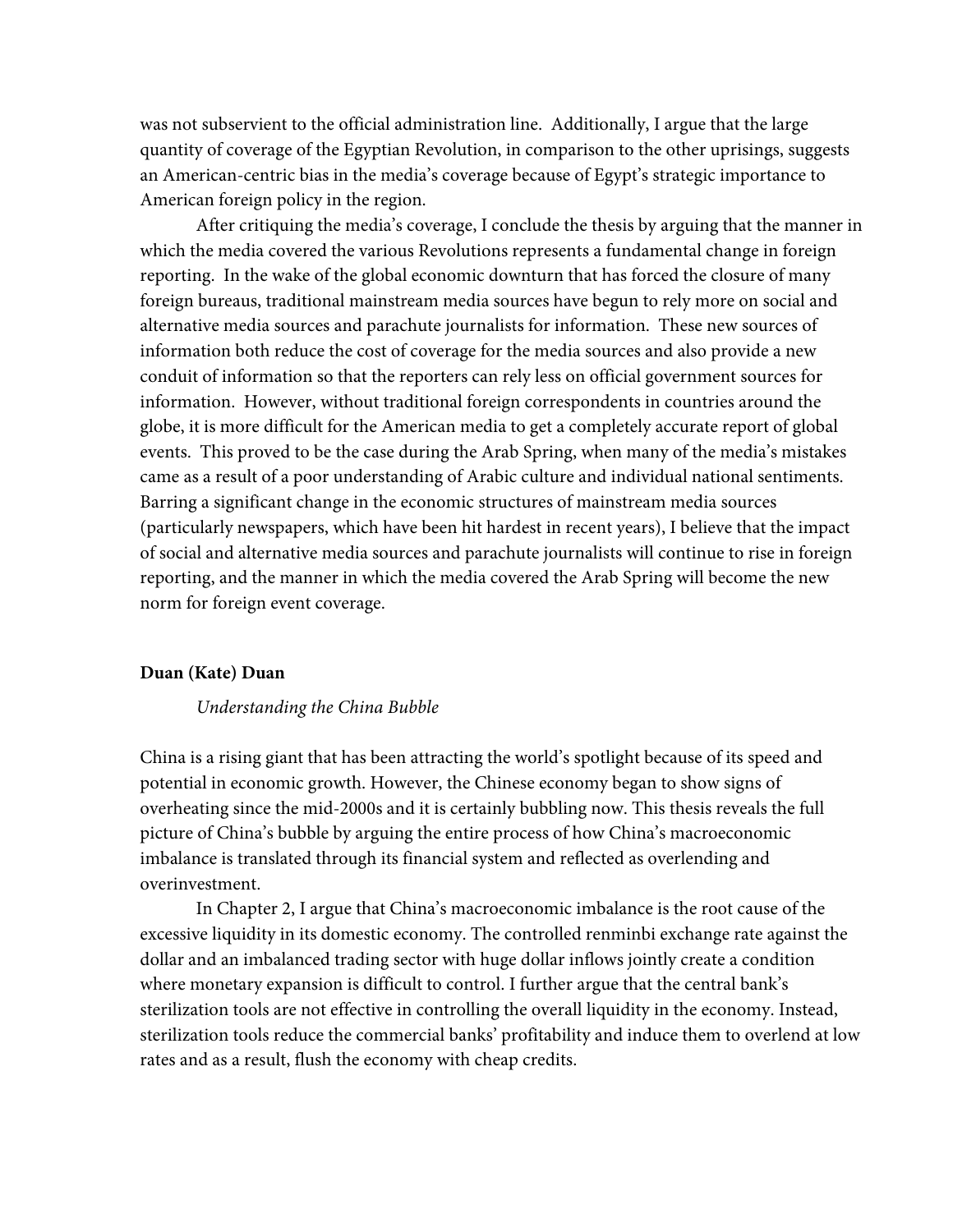Chapter 3 examines the banking system in China and explains how financial resources are intermediated via both formal and informal channels. Commercial banks in China seek for economic interests by lending, but they also function as political instruments for the state. Lending in the formal banking system is extremely biased towards the state-owned enterprises. As a result, many private enterprises are unable to get the capital they need from banks and they have to turn to the informal channels for funding. When the state-owned enterprises receive too many loans, they recirculate them to the shadow banking system and arbitrage the interest rate difference. With the flourish of trusts as the major intermediary, the shadow banking system encourages excessive lending to private enterprises at unsustainably high rates. In recent years, informal lending to real estate developers has become especially problematic and is aggravating the real estate bubble.

Chapter 4 contains a case study of China's local government debt problem. After the 2008 financial crisis, the central government initiated a stimulus program and adopted a loose monetary policy to boost growth. As a result, local governments created a borrowing binge and invested massively in infrastructure projects. I argue that local governments have created a debt bubble as most infrastructure projects are either too early built or extremely wasteful and thus cannot generate enough returns for debt service. The local government debt bubble is a prominent case where an aggressive monetary expansion leads to overlending in the financial system and overinvestment in the real economy.

## **Mark Duerksen**

*Monumentalizing Africa's Momentous Decade: Building a Nation and Monuments in Uganda*

In 1962, the year Ugandans won freedom from British colonial rule, Gregory Maloba memorialized the momentous political accomplishment, and arguably also challenge, in *Independence Monument* and *Independence Arch* in downtown Kampala. I examine the history and aesthetics of Maloba's monuments in order to understand what he intended them to convey, and what Ugandans have interpreted and appropriated them to mean. Explicating the evolving meanings of Maloba's monuments provides a revealing lens to explore how Ugandans have struggled to give meaning to their own independence.

The first Chapter reviews relevant scholarly literature on the significance of architecture in shaping identities and conceptions of power in emergent nations. Short sketches of the independence-era architecture projects in Ghana and Tanzania introduce general issues that the following chapters examine in greater detail for Uganda.

Chapters II and III contextualize how Ugandans understood independence in the context of how the British had ruled Uganda through the *kabaka* (king) of Buganda, one of the historic polities in the colony, and argue that British pressure resulted in Ganda thinking of their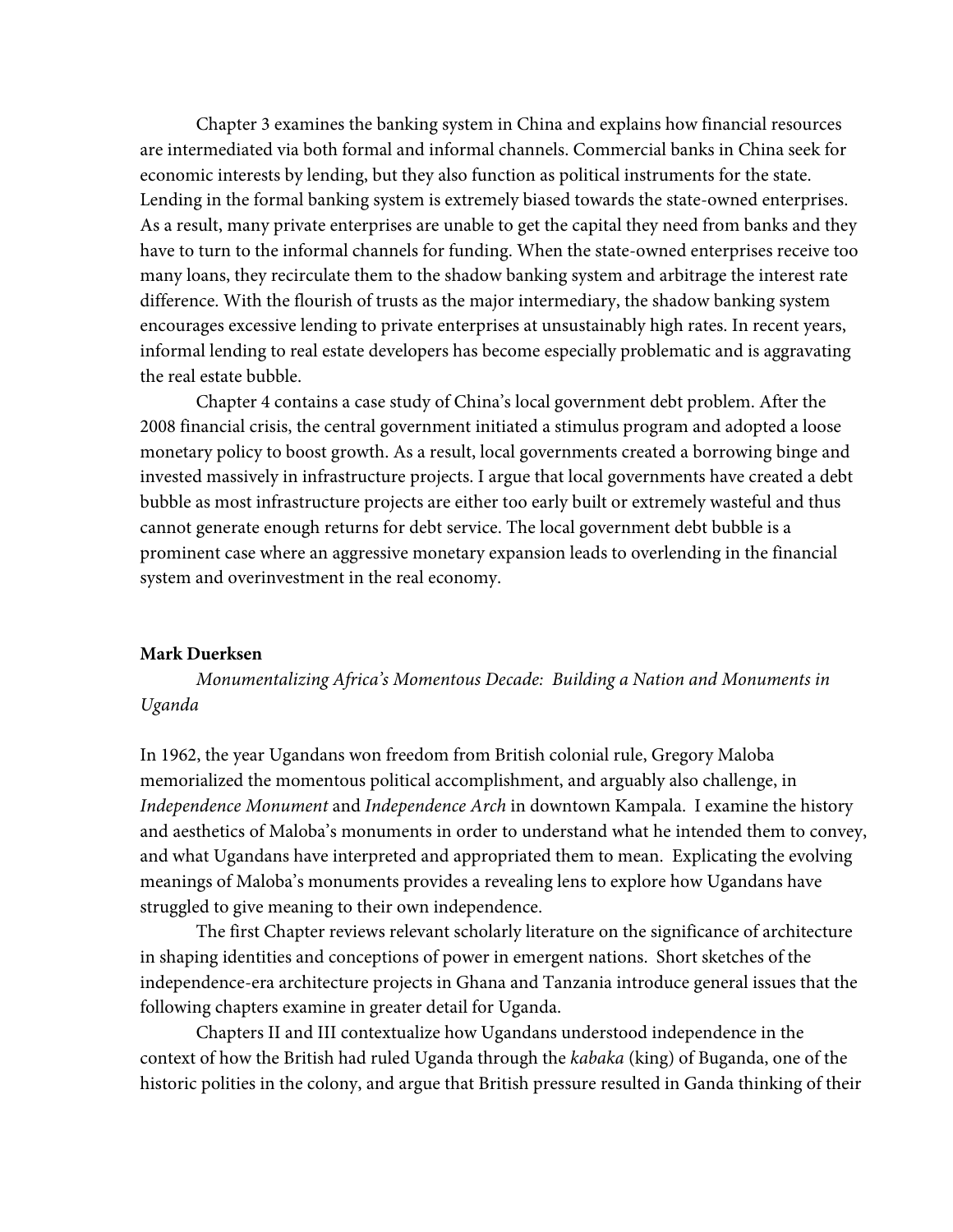*kabaka*'s monumental thatched "palaces" as symbols of dominant power instead of places to experience the reciprocal relations that had underlain the historic kingdom. Chapter III then traces Maloba's artistic development as student and professor at Makerere University in Kampala, where he experimented freely for the time period and distanced himself from the movement to "Africanize" art in the colony, perhaps in distaste for British perversions of a dynamic medium of participation to a sterile "tradition." Chapters II and III also set the political tensions as Uganda prepared for independence, in which the politician who negotiated an alliance that promised to govern independent Uganda, Milton Obote, came to power at the head of a deeply divided coalition that shared no unified conception of nationalism beyond a short-term grab for power.

Chapter IV argues that Maloba intended *Independence Monument* to invite reflection on Uganda's ambiguous past, present, and political future, offering hope for independence if his countrymen and –women could find a unifying bond while still respecting multiculturalism and progress. Obote employed Maloba to create a second monument, *Independence Arch*, to represent Obote's personal desire to become the paternalistic, controlling, father figure around whom Ugandans could unite. The Arch symbolizes Obote's sheltering ambitions by offering a shaded area outside of the National Assembly for Ugandans to mingle, under a medallion of Obote's profile. Neglect of *Independence Monument's* message of the ambiguities of nationhood in the present and popular misinterpretations *Independence Arch* as a threatening symbol of Obote's despotic political ambitions explain why Uganda spiraled into twenty years of ethnic conflict and militaristic misrule under Idi Amin after independence.

The troubled legacies of Maloba's monuments form the subject of Chapter V. Current President Museveni (since 1986) ended the neglect of *Independence Monument* by appropriating it as a symbol of his regime in attempts to convince prospective international donors that Uganda had fulfilled the hopes of unity and balanced prosperity that Maloba had expressed in the monument. Museveni's government has given the Monument increased recognition, but skeptical Ugandan media have interpreted it as a symbol of Museveni's reliance on outside sponsors and thus as a symbol of the failures of independence and the continued grip of neocolonialism.

The Conclusion highlights the particulars of Uganda's monuments in comparison to the monuments of Ghana and Tanzania, such as the competition that resulted in an artist designing an ambiguous, reflective monument. Next the conclusion accounts for Africa's tragic monumentalized militarization – the failure of African independence to full its promises – by considering the lack of means available to African nations, which were once available for Europeans to forge the nationalism required of modern states. The conclusion then considers the talented contemporary artist community in Uganda, people who keep alive Maloba's hopes for a country engaged with the careful contemplation of artists. Finally the thesis concludes with a reminder that all monuments include the humanistic dynamics of art, which can motivate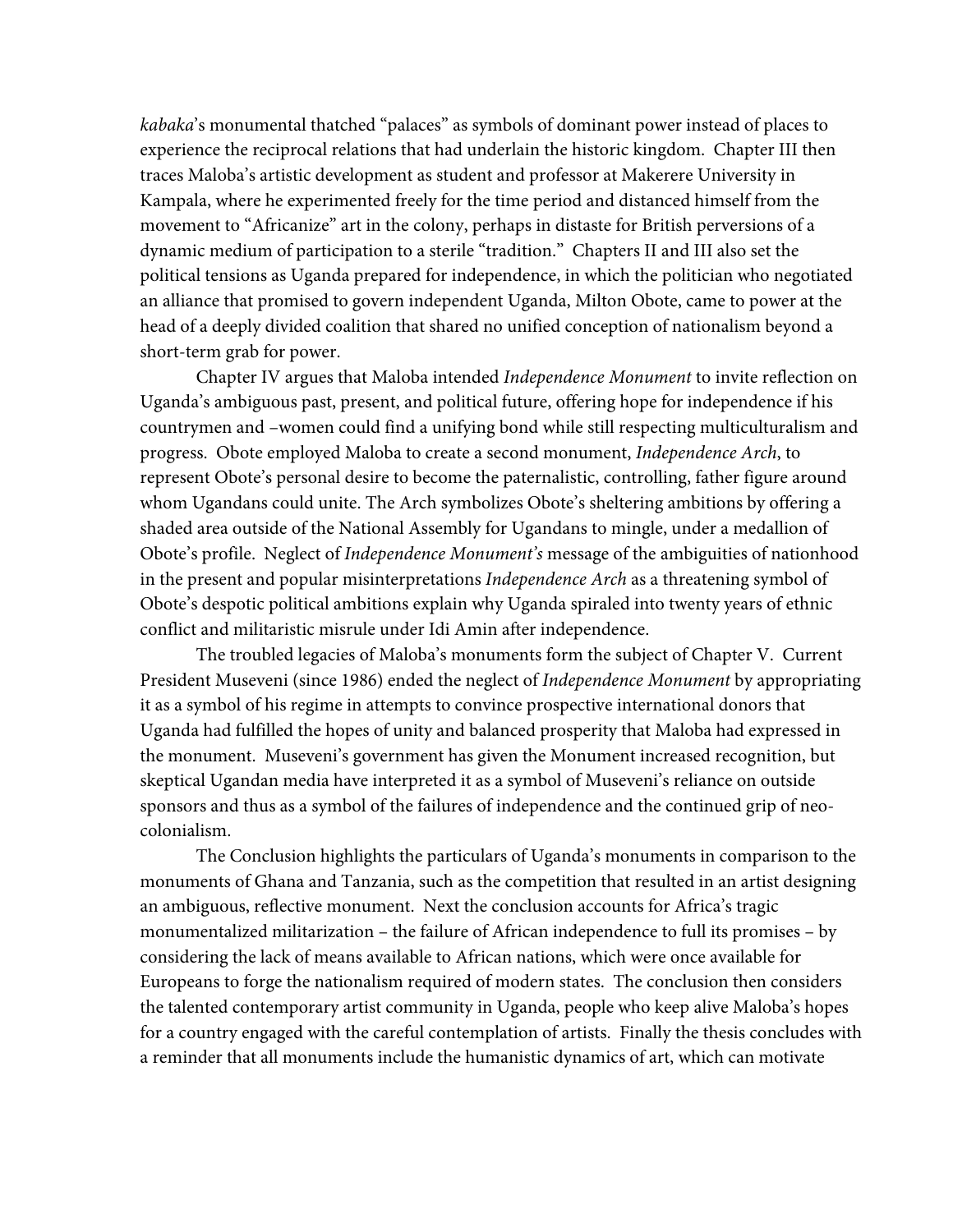people who create their own varied meanings for the monuments, far beyond the sterile theoretical categories of architectural critics.

# **Alex Eschenroeder**

*Currents and Sub-Currents: The Long Trek to Comprehensive Health Care Reform in America and The Promise of Patient Centered Care*

I argue that finding effective ways to work within the American health care system primarily through delivery system reform is an enduring and promising way to move the notion of health care as a human right closer to reality in America. After arguing that understanding the history of the U.S. health care system is essential in understanding the system that exists today, I start my historical analysis by examining the improvement of medical institutions and the development of physicians' professional and cultural authority. I show that this authority was rooted in higher levels of clinical effectiveness, which also resulted in higher costs.

I explain the motivations and reasons for failure of reform efforts from the Progressive Movement to President Truman's defeated call for national insurance after World War II. In covering these historical points, I highlight factors in addition to cost concerns, especially the power of private interests, that made resistance to reform successful. I also introduce modern private insurance and explain the reasons behind its spread throughout America as well as its role in opposing governmental health care reform attempts.

My transition away from the Truman reform attempt introduces the shifting goals of health reform in light of awareness of the implausibility of radical change to the health care system. I argue that the 1965 passage of Medicare and Medicaid, which are both programs designed to assist specific populations, reflect this shift.

I then introduce both Medicare and Medicaid and explain how their interactions with the American health care system encouraged cost growth in the years following their establishment. I evaluate the reform efforts of Presidents Nixon, Ford, and Carter in response to this cost growth and conclude that their attempts failed because of a lack of prioritization of the issues, and because of the difficulties posed by an increasingly complex set of opposing private and political interests in the health care system.

I also introduce HMOs and ERISA and explain their influence on President Clinton's decision to pursue a comprehensive health system reform following moderate federal government program expansions under President Reagan. After describing Clinton's reform attempt and explaining his reasons for failure, I analyze the lead up to and passage of the Affordable Care Act (ACA) under President Barack Obama in 2010.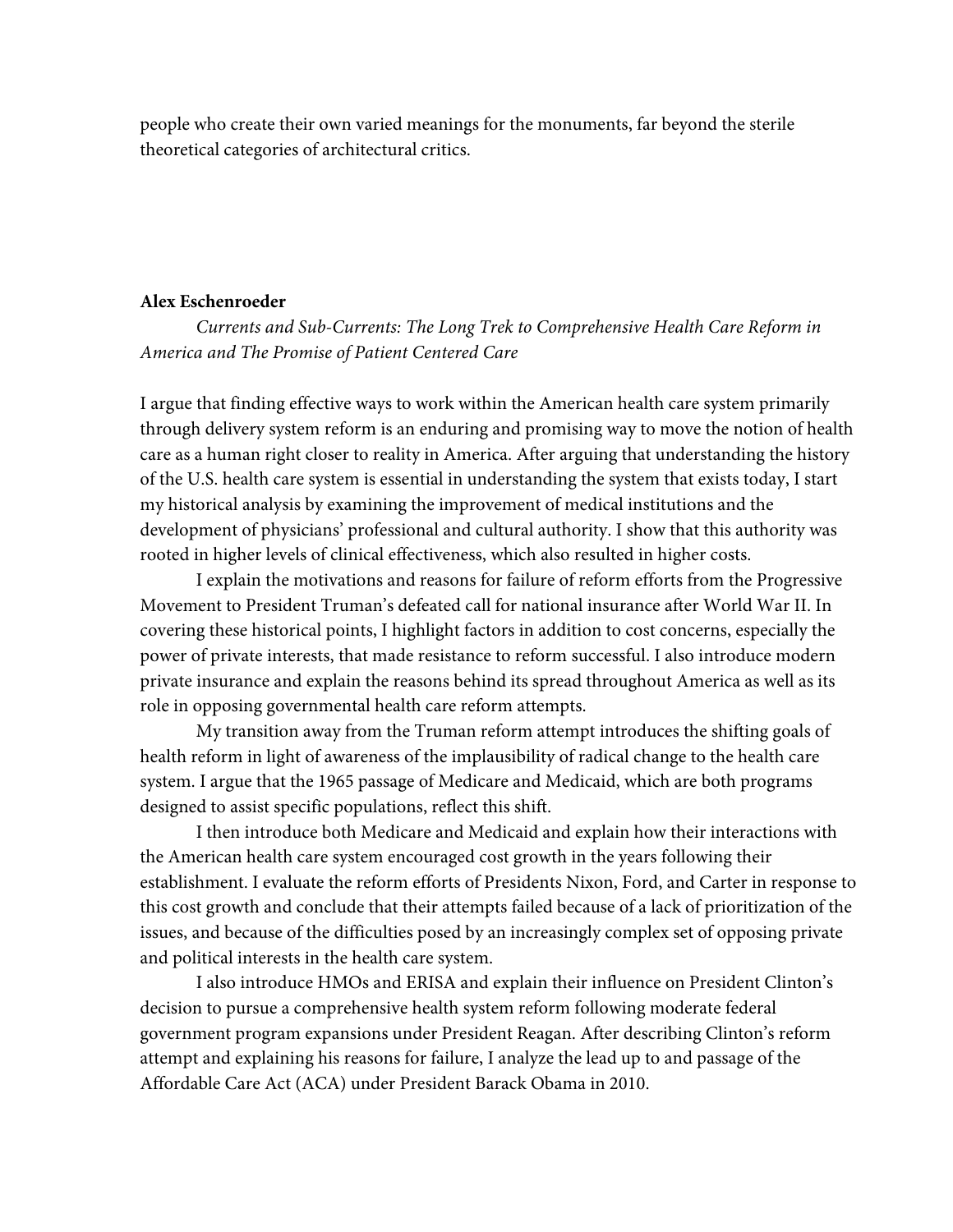I first present the popular provisions of the ACA before addressing the individual mandate and Medicaid expansion. Given the possibility that one or both of these provisions, and maybe the ACA as a whole, will be either repealed or deemed unconstitutional, I highlight a subcurrent of reform known as delivery system reform that will likely persist with or without the ACA. I argue that the design of delivery system reform is promising given its understanding of provider behavior and desire to work in the current American health care system to reduce costs and maximize quality. Finally, I argue that these reforms, although currently in experimental phases, will prove to be enduring because of their practical benefits, but also because they save costs by place prioritizing patient-centeredness.

#### **Maj-Britt Frenze**

*Hedgehogs in Conversation: Suffering and Guilt in Dostoevsky's* The Brothers Karamazov

This is a thesis about suffering and guilt in *the Brothers Karamazov* and their relation to moral systemization. It is Dostoevsky's belief that suffering is a process totally independent, and indeed antithetical to, moral attitudes that perceive of ethics as legalistic. In this thesis, I argue that positive moral law can be used as a means of asserting self-righteousness, and that such claims of perfect adherence to moral law function as an artificial mitigation of the kind of suffering caused by a guilty conscience. I narrow this extremely broad idea by focusing my discussion primarily on Dostoevsky's *The Brothers Karamazov,* and I reference the philosophical thinkers Kierkegaard, Berdyaev, and Levinas in order to see how Dostoevsky's conception of suffering relates to prominent thinkers with an interest in philosophical theology and moral law.

I begin by using Kierkegaard's thought as an introduction to the religious experience as one of suffering and inherent ambiguity; because we are finite human beings attempting to engage with absolute religious truths, an inevitable gap exists between the actuality of those truths and our perceptions of them. I then introduce Dostoevsky himself, with particular reference to *The Brothers Karamazov.* I argue that the suffering with which Dostoevsky is primarily concerned is that which stems inevitably from the existence of free will. Free will offers to human beings the necessity of choosing which actions to undertake and to which moral systems to subscribe. Though I by no means argue that this necessity translates into a kind of moral relativism by which each individual invents his own truth, I insist that human beings are subjected to enough ambiguity in this life as to preclude the possibility of claiming perfect moral knowledge. Because we can never be assured of our own righteousness, we live out our lives constantly aware of a guilt that pervades our relationships to others. Thus the moral experience is one pervaded by suffering that stems from a guilty conscience in the eyes of these thinkers

I organize the thesis through a reading of *The Brothers Karamazov* in which I focus on suffering and guilt. I first introduce Dostoevsky and his view of suffering as an experience essentially independent of material or environmental factors; furthermore, it is an experience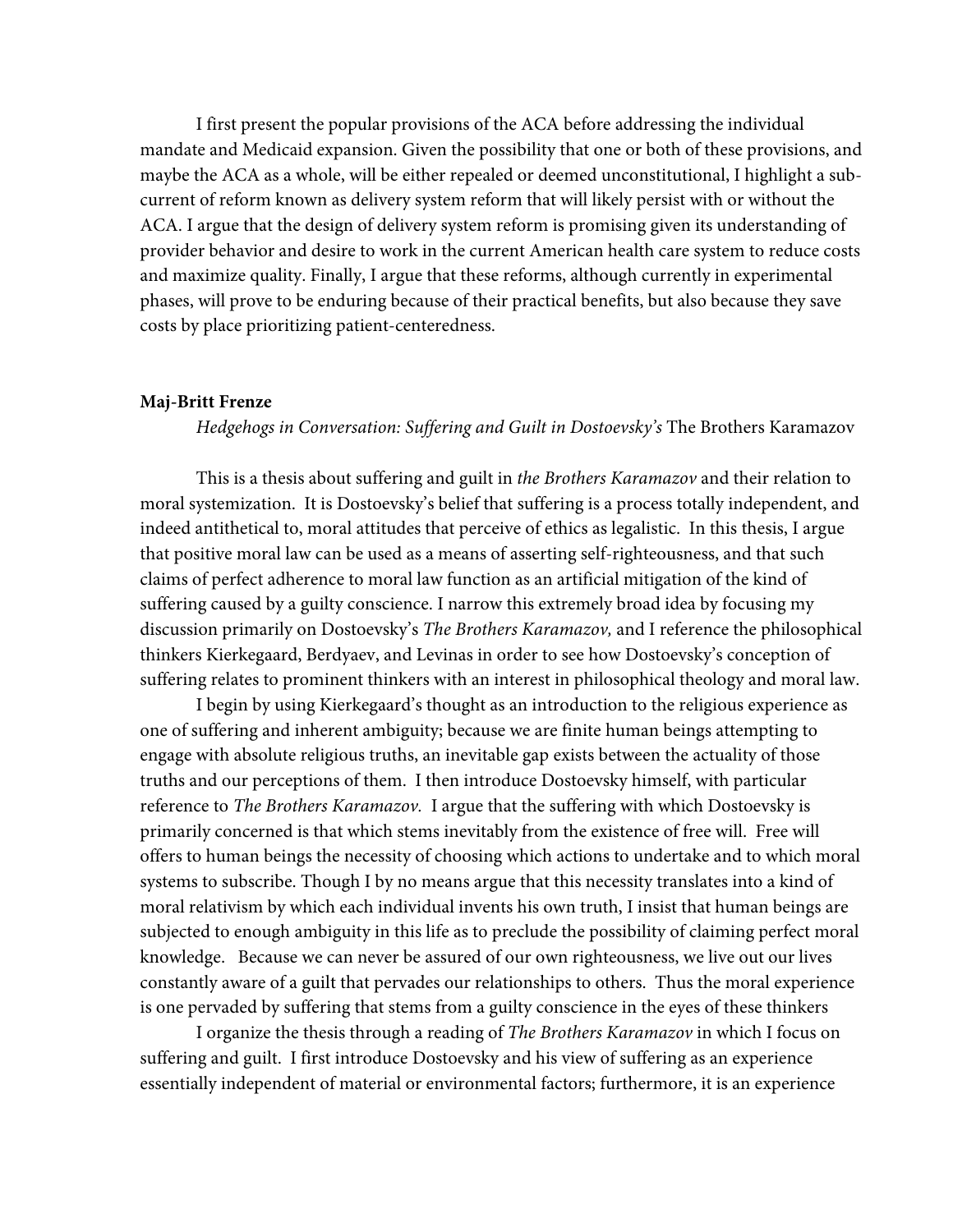inherent to freedom. As will be discussed, his opinion on this subject largely colors his view of socialism. Along this vein, I discuss Berdyaev's development of some of these ideas concerning the relation between freedom and suffering. In the third Chapter, I shift the focus of the discussion to the guilt of conscience that results from freedom. I discuss Dostoevsky's conception of guilt alongside Levinas' insistence upon unlimited debt to "the other." I wish to show that this outpouring to the other defies the limitations of systematized, or quantified, morality.

In writing this thesis I hope to offer an account of how *The Brothers Karamazov*  resonates with thinkers concerned with the relation between morality and legalism., and I hope to elucidate the central role that suffering plays in the belief that the moral life cannot be quantified or calculated in such a way as to avoid suffering.

# **Annacrizelda Funtelar**

*Race, Culture, and History: An Examination of the Political Thought of W.E.B. Du Bois and Franz Boas at the Turn of the Century*

This thesis is an examination of the political and social thought of activist and scholar, W.E.B. Du Bois, and the German-American anthropologist, Franz Boas at the end of the nineteenth, and beginning of the twentieth century. During this time, the United States was simultaneously a nation of great wealth, and influence on the global stage, and a nation characterized by violent and tragic racial violence domestically, and high colonialism abroad. Many social scientists produced knowledge that championed racial, economic, and social hierarchies both domestically and abroad. Understandings and valuations of the racial types, the diversity of human cultures, and history during this time represented important spaces of intellectual and political negotiation. During a time of rampant racism and imperialism, W.E.B. Du Bois and Franz Boas would courageously challenge racialized and racist conceptions of racial types, human cultures, and socio-evolutionary narratives of history.

I begin by outlining the assumptions of race science at the turn of the century. I explain the ways in which biological, human evolution and cultural, civilizational evolution were conceptualized by Victorian social scientists of the day to be inextricably bound to one another. The laws governing models of human evolution were understood to be timeless, natural, and universal. This problematic conception of evolution produced a racialized view of human history that purported that one look out across the human diversity around the world and observe human beings at all stages of "development."

After examining the particular formulations of race, culture, and history to which Boas and Du Bois respond, I examine the ways in which Boas and Du Bois sought to challenge racist science on the grounds of science itself. Through the lens of Boas' 1909 Immigrant Study, I examine the ways in which Boas combatted the anthropometric data that physical anthropologists of the time used in order to establish racial types, and subsequently predict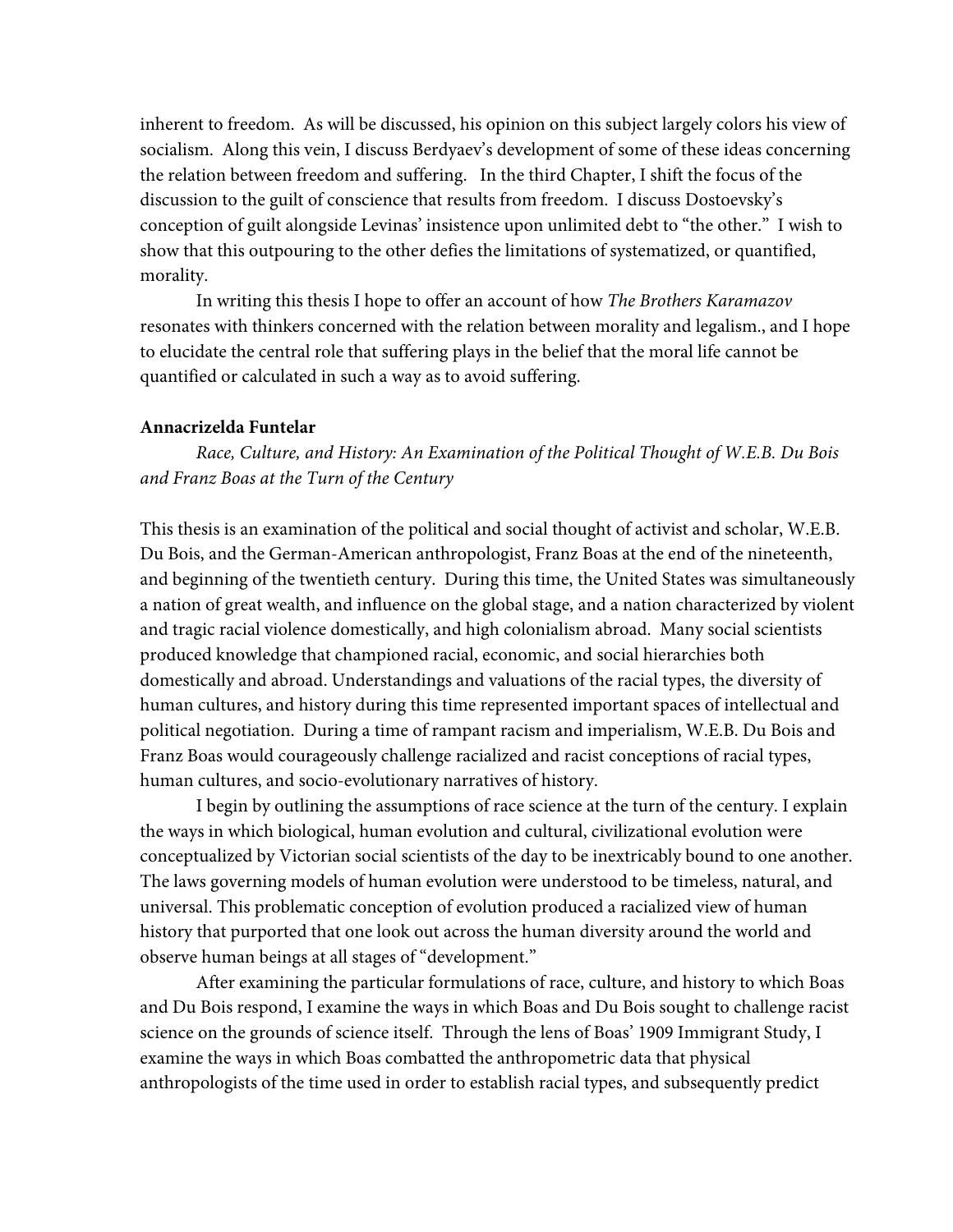mental capacity. Using Du Bois' *The Philadelphia Negro: A Social Study,* I examine the ways in which Du Bois employed the methods of social science in order to debunk eugenic and pathological assumptions in relation to black communities. I argue that both Boas and Du Bois place history at the foreground of the ways in which they seek to challenge race science on the grounds of science itself.

Next, I examine the ways in which Du Bois and Boas articulate race, culture, and history in their works intended for a popular audience. Du Bois and Boas fundamentally reformulate the prevalent popular and academic understandings of race, culture, and history through discussions of the ways in which these concepts were rooted in history, and inextricably bound to institutions of power and economics. Though Victorian social scientists of the day conceptualized their models of race, culture, and history to be universal, timeless, and natural, through the work of Boas and Du Bois, we can begin to understand the ways in which they were not.

An examination of these powerful texts by Boas and Du Bois brings to light the weighted symbolism of seemingly neutral and universal terms. For both of these theorists, to understand race, culture, and history during this time was to understand the ways in which these concepts were deeply embedded in the politics of culture and power. It meant grappling with the ways in which humanity was conceptualized in a time of racial turmoil, in the context of a world in transition.

# **M. Pemberton Heath**

*Climate Change in Historical Perspective: A Comparison through Economic and Ethical Frameworks* 

In this thesis I place climate change in the context of three historical cases of public and environmental health: cigarette smoke and the tobacco industry, ozone depletion, and acid rain. Through the lens of economic analysis I articulate the unprecedented difficulty of solving the climate change problem. I simultaneously find that ethical arguments compel actors to regulate climate change for the preservation of intergenerational justice.

There have always existed natural amounts of greenhouse gases in the earth's environment, and these gases regulate the temperature of the planet by trapping thermal radiation on earth. Since the industrial revolution human forces have been emitting greenhouse gases in unprecedented amounts, and concentrations of greenhouse gases have risen above values previously witnessed in human history. Increased concentrations of greenhouse gases have caused the temperature of the planet to increase nearly one degree Celsius over the past century. Without limitations on greenhouse gas emissions, temperatures could increase up to six degrees Celsius over the next century. This warming will both directly and indirectly affect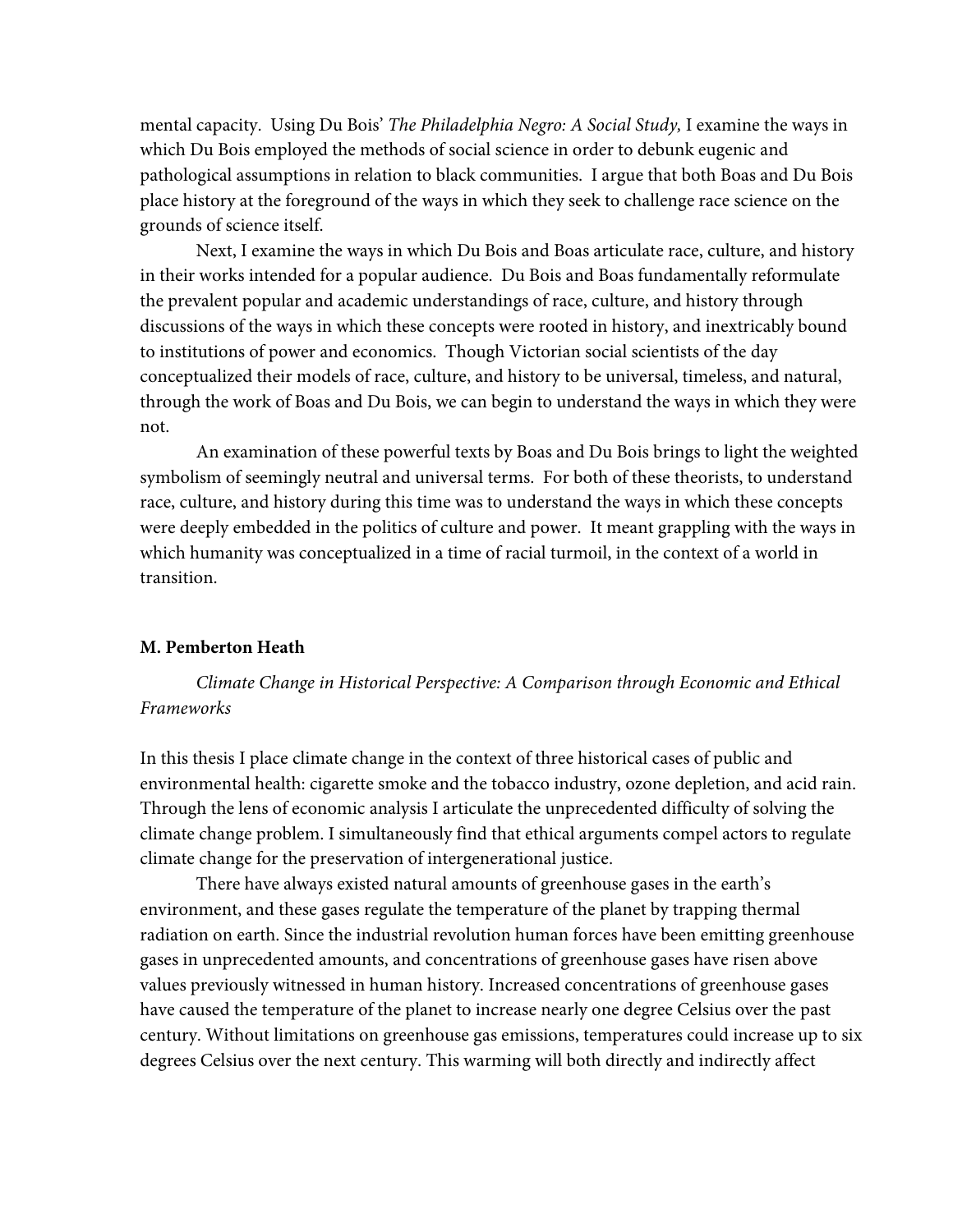human society in potentially catastrophic ways. In order to avert these damages, the United States and the world must take immediate steps to limit emissions of greenhouse gases.

Four chapters comprise the thesis. In chapter one I outline the most current understanding of the science, economics, and political relevance of climate change. In chapter two, I give background on the three historical cases of the tobacco industry, ozone depletion and acid rain. In chapter three I utilize an economic framework to analyze climate change in light of the three historic cases. In chapter four, I use a broader ethical framework to identify moral obligations for action on climate change.

I argue that action on climate change is of unprecedented difficulty because regulators face three significant barriers to action: uncertainty, temporal and spatial distance between origin and destination of negative externalities, and a lack of affordable alternatives to fossil fuel intensive goods. Climate change is the only case considered that faces all three of these barriers; the combination and scope of impediments exacerbates the challenge of enacting regulation.

I further argue that despite these difficulties the United States has a moral obligation to slow global climate change. Without overlooking the inherent difficulties in doing so, I outline that we must take action in order to preserve intergenerational justice and the progression of society towards moral maturity. The strength of the ethical arguments for action trumps the associated difficulties in discharging moral obligations.

The time to act on climate change is now. This thesis attempts to explain why the particular characteristics of climate change make action difficult, but why those same characteristics mandate that regulators move forward with capping  $CO<sub>2</sub>$  and other greenhouse gas emissions. By achieving a better understanding of climate change, especially as it relates to previous cases where the United States has had to protect public and environmental health, we can better understand how to turn inaction into the much needed action required to address global climate change.

## **Tatiana Matthews**

*On Education Reform: The Transcendentalists, John Dewey, and the Harlem Children's Zone*

I examine three American education reform movements—two historical, one current—in order to address the ongoing debate surrounding American education reform. At three separate moments over a two-century span, the Transcendentalists, John Dewey, and the Harlem Children's Zone radically re-envisioned the aims, process, and practice of education and offered an alternative to the educational status quo. In particular, each movement's philosophy addressed the role of individual and social development in the learning process, and each movement's primary actors opened a school whose example, they hoped, would influence practice on a larger scale.

In Boston at the beginning of the  $19<sup>th</sup>$  Century, the status quo was a hierarchy of Unitarian educational institutions and a schooling paradigm of chaotic classrooms, corporal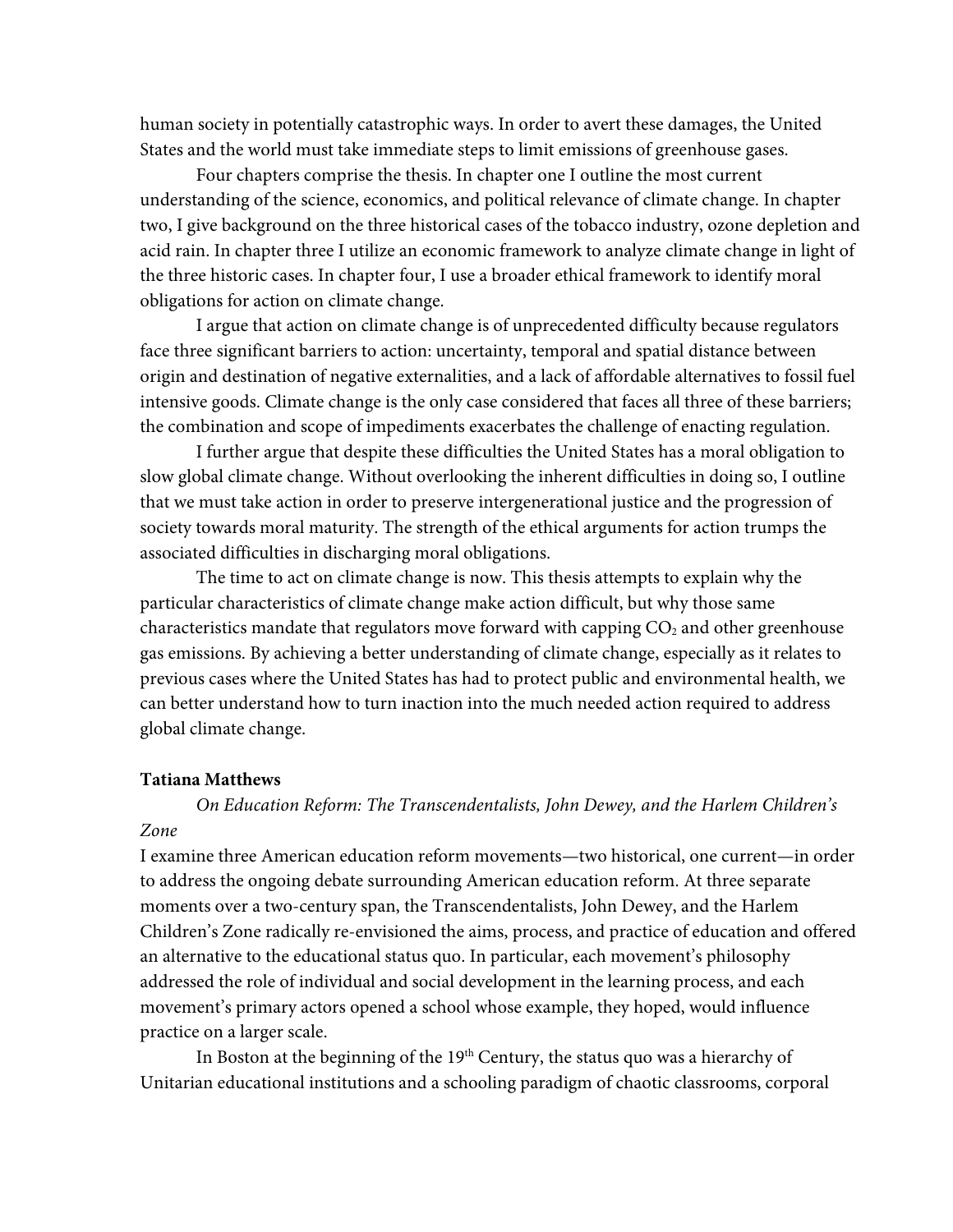punishment, and religious indoctrination. The Transcendentalists envisioned an education system that valued the student's spiritual and personal development. By the turn of the  $20<sup>th</sup>$ century, the status quo was a nationalized bureaucratic school culture of assimilation, rote learning, and strict behavioral codes. John Dewey envisioned an education system that connected to the student's own interests and linked the learning process to larger social goals. In our current moment, the status quo is an institution of mass schooling that too often fails to account for the external factors facing students—especially minority students— living in areas beset by systemic poverty. Geoffrey Canada envisions an education system that takes the student's social circumstances into account.

I analyze the movements' foundational philosophies and educational practices in order to address two questions out of the many issues within American education reform. First, what are the aims of education? Second, does top-down or bottom-up implementation achieve those aims best? From a reformist mindset, the first is a question of what change should strive for, and the second, a question of where change comes from: the individual acting on society and its institutions, or institutions acting on individuals.

I argue that the Transcendentalists and Dewey hold in common a distinctive view of the aims and process of education that, although manifested differently by each movement in practice, encountered similar difficulties in implementation. After establishing and comparing their philosophies, I examine the Harlem Children's Zone as a working site to evaluate the capacity and relevance of these philosophies to current schooling and reform.

## **Victoria McLaughlin**

## *Anonymous: What do we have to fear from hacktivism, the lulz, and the hive mind?*

In this thesis, I argue that the online collective Anonymous deserves serious attention as a hacktivist group. Anonymous has gotten a lot of press lately, but because the group is an amorphous online collective most famous for foreboding YouTube press releases and Guy Fawkes masks few people take the group seriously. However, Anonymous is more than just a trolling outfit and it is important to recognize the real consequences of hacktivism. Hacktivism, a portmanteau of hacking and activism, is the use of computers and/or hacking techniques towards political and social ends. Anonymous's main tool of hacktivism is distributed denial of services attacks (DDoS), an attack where a website is overloaded with traffic and shuts down for a period of time. Some, like anthropologist Gabriella Coleman, consider DDoS attacks to be a form of peaceful social protest. Coleman likens a DDoS attack to a digital sit-in. But, the FBI and international law enforcement agencies have arrested Anons around the globe that participated in DDoS attacks against public and private websites. I argue that, because DDoS attacks are not a national security concern, arresting and prosecuting attackers harms internet freedom and undermines the spirit of the internet.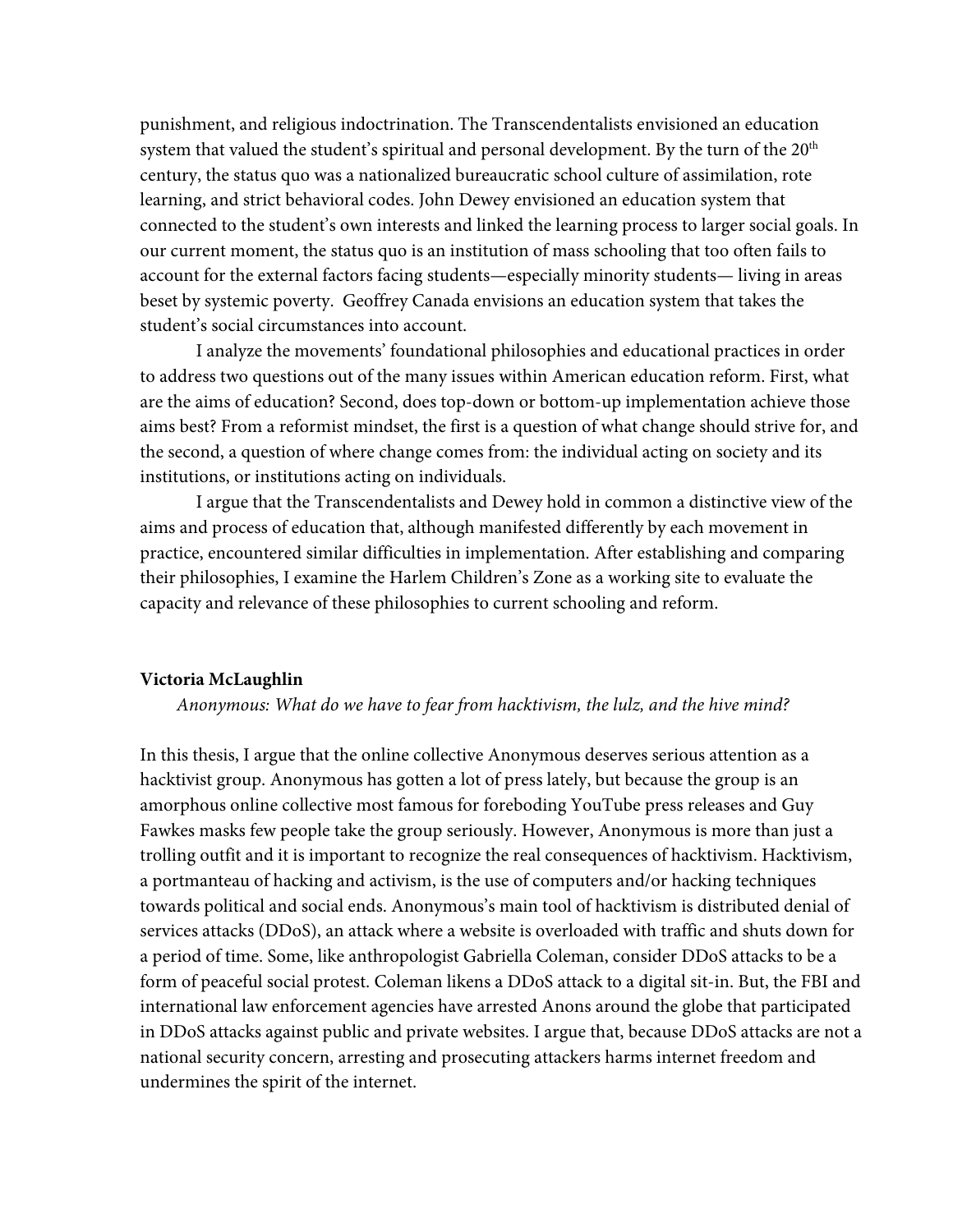The first chapter is a history of the hive mind and its origins on 4chan.org. Anonymous has a history of doing 'spectacularly stupid' things, but recent Anonymous Operations, such as Project Chanology, a protest again the Church of Scientology, and Operation Payback, an operation attacking anti-piracy outfits, indicate that the hacktivist collective is not only motivated by the lulz, a corruption of laugh out loud; the expression usually expresses joy in someone else's misfortune. The second chapter is a brief history of the internet and the hacker ethic, beginning in the 1980s. In the chapter, I elaborate on the open structure of the internet network and how this supported creativity and community among hackers. The chapter ends with a discussion of the end of the golden age of hacking and the rise of trolling, which I call the new nethic, or Net ethic. The third chapter describes Anonymous's transformation into a politically active group; I advocate that Anonymous's actions be assessed in terms of internet use and misuse, that is, does the hive mind support or undermine the founding principles, such as free access and free information, of the internet? The fourth chapter describes specific AnonOps and demonstrates that although Anonymous is an online collective, their actions have real consequences.

In the conclusion, I discuss the US State Department's Free Internet Agenda and the three challenges that the open internet poses to society. Namely, the open internet and hackers put our liberty and security at risk; however, legislating against such activities would be a greater infringement upon First Amendment rights. In the end, I agree with cybersecurity specialist Richard Forno that Anonymous, as of yet, has not caused any grave damage and it is therefore better to live with the threat of a raid than begin a preemptive strike.

# **Emma Murphy**

*Dorothy Day and The Integrated Life*

As a journalist and co-founder of the Catholic Worker movement, Dorothy Day (1897-1980) envisioned a life that united faith and practice. Committed to ordering her writing and work around the reality of God, she pursued a life of holistic integrity, which she termed, "the integrated life." This thesis examines Dorothy Day's integrated life from the founding of the Catholic Worker to the culmination of her eschatological vision in the postwar era. In the integrated life, Day sought a realization of the "whole" person as a creature of God in both body and spirit, in historical time as well as eternity.

After addressing Day's recent consideration for canonization, the introduction traces the intersection of her religious conviction and her concern for the poor. This intersection defined Day's search for a union of faith and work before her life with the Catholic Worker. In Chapter 1, I explain personalism and the Catholic doctrine of the Mystical Body of Christ, which supplied the social and theological frameworks for Day's integrated life. In Chapter 2, I begin my study of the integrated life with the emergence of the Catholic Worker amidst the Great Depression. I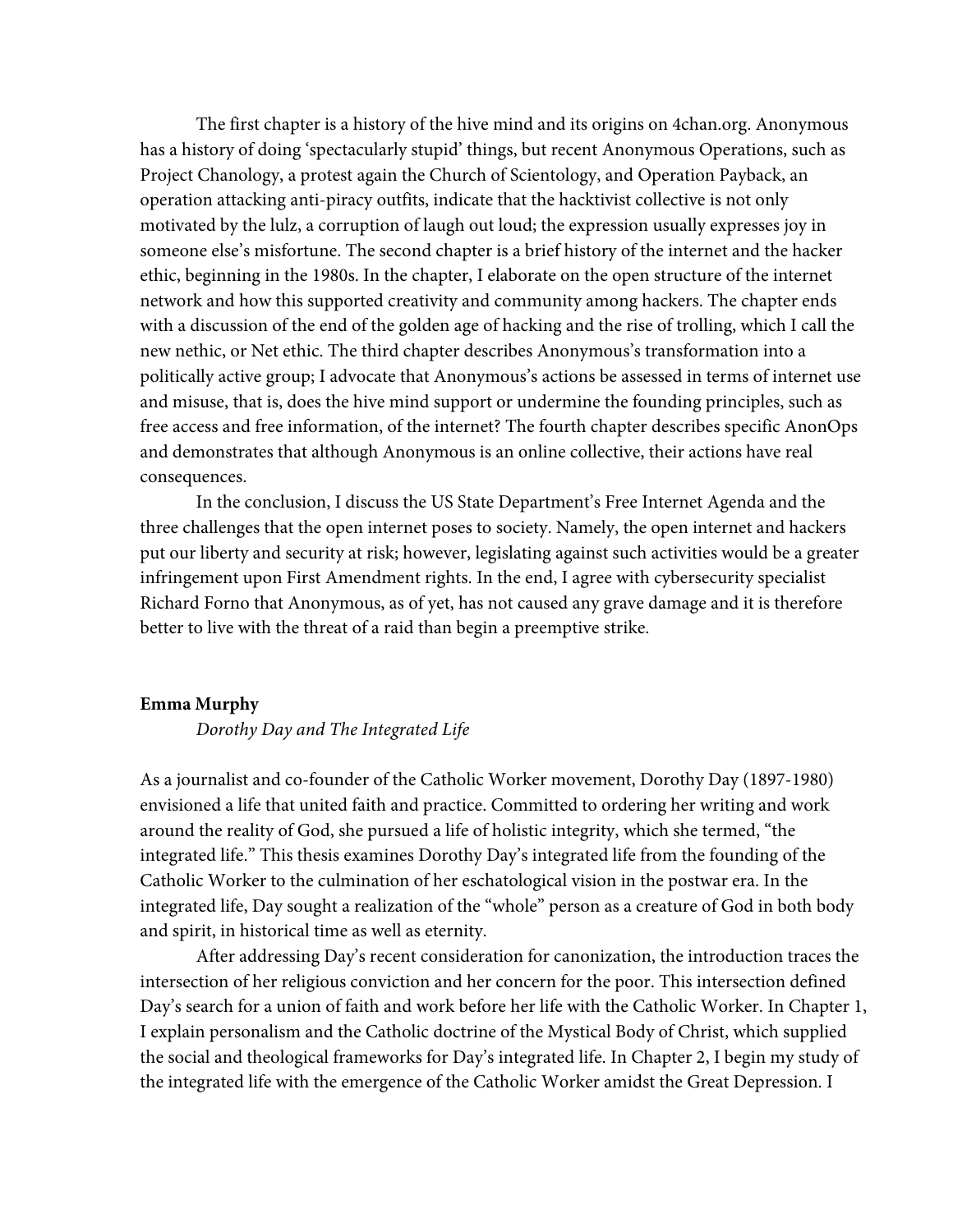argue that Day's unique perspective as a Communist convert to Catholicism enabled her to merge her faith and her work in her response to the plight of the Depression era "workers." Beyond restoring a Christian foundation to Communism, Day's integrated life offered a positive, faith-based program for social change that affirmed the reality of God.

In Chapter 3, I address the Catholic Worker's transition into the World War II era, during which the practice of the retreats prompted the growth of Day's eschatological vision. In this period, Day's writing asserted a transformed way of life and a new focus on redressing social inequality as a fulfillment of the ultimate destiny of mankind and a realization of the present Kingdom of God on earth. In Chapter 4, I conclude my discussion of the integrated life in the American postwar era. During this period Day's notion of the integrated life culminated in her call to community with the poor. Community, as the sole solution to the "long loneliness" of human life, involves living and working with others to realize the united love of God and neighbor. Defining the poor as Christ's literal presence on earth, Day perceived knowing and loving the poor as a necessary antecedent to communal salvation. In the theology of compassion, or shared suffering, Day formed the basis of her vision for the lay apostolate while also anticipating the Roman Church's stance of the "preferential option for the poor." I conclude with a brief reconsideration of Day's canonization in light of her call for a universal sainthood of all Christians.

## **Eman Niazi**

#### *The Golden Lyric: Reflections in the Service of Iqbalianism*

Muhammad Iqbal was born in 1877 in the sleepy city of Sialkot, Punjab, located in what was then undivided British India. Between then and his death in 1938, Iqbal gained regional and international fame as one of the greatest thinkers of modern times. It is reported that more than 70,000 Indian subjects participated in his funeral procession. Many view Iqbal as having singlehandedly recreated the modern poetic tradition of the Urdu-Hindi language through his poetry. Beyond verse, Iqbal's philosophical engagement with Islamic tradition has also had him described as the most important Islamic thinker of the last century.

In 1947, the British Crown ordered the partitioning of India along religious lines, resulting in the creation of modern-day India and Pakistan. Due to his political activism on the behalf of Indian Muslims, Iqbal was claimed "the national thinker" of independent Pakistan. Today in Pakistan his ideas have been appropriated for various, and at times problematic, political ends. Across the Wagah border, "Iqbal Day" is still enthusiastically celebrated throughout India, where most school children can recite his ode to a free Hindustan, *Saare Jahan Se Acha*. Due to the troubling history of the Subcontinent, Iqbal's legacy and the meaning behind his works have been obscured.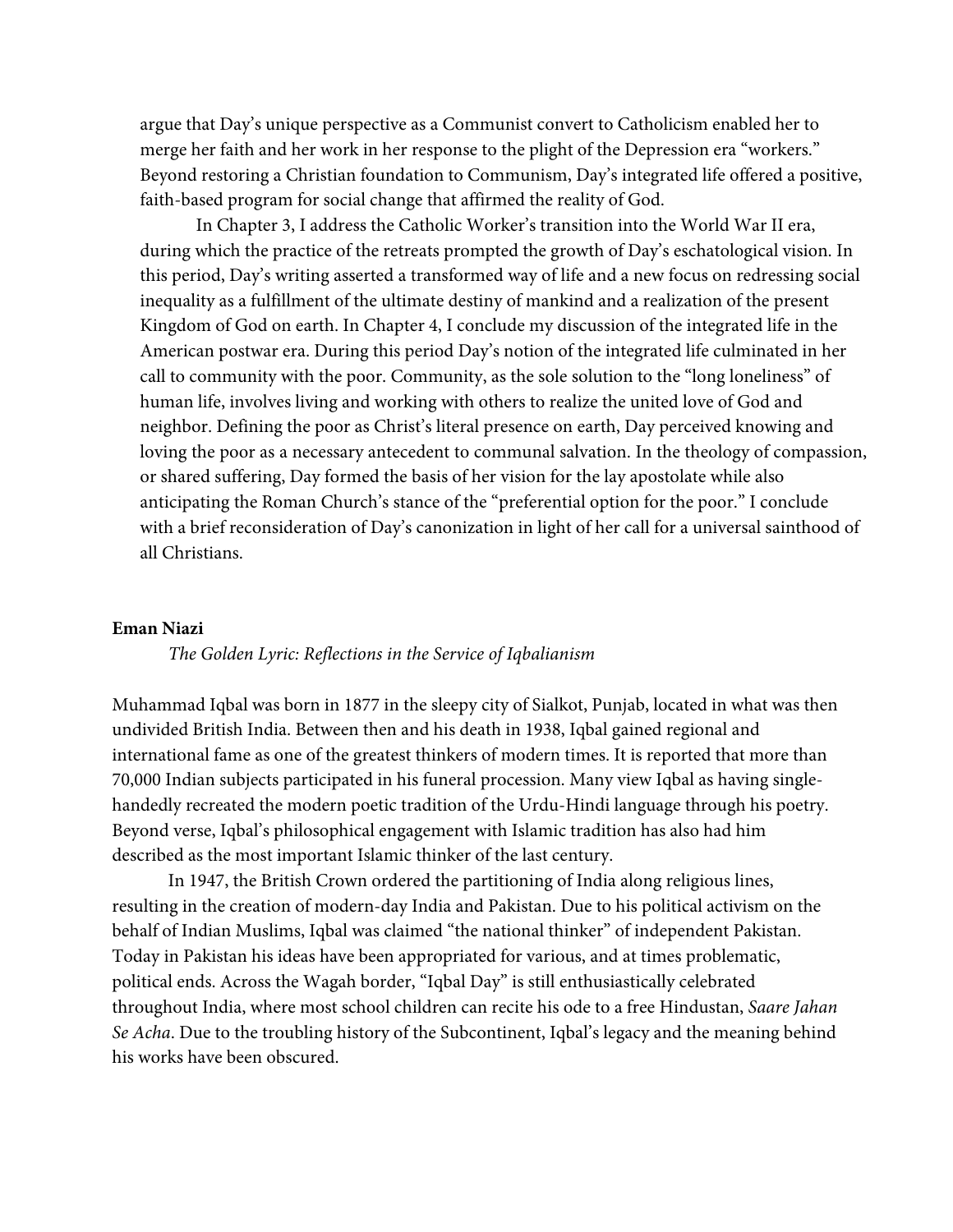Many today view Iqbal's ideas as a sum of fascinating contradictions. But upon a closer reading of his philosophical works, it becomes possible to discover a deeper current to his thinking, a "golden lyric", which resolves these oft-suggested inconsistencies. Indeed, there is in Iqbal's work an unrelenting drive toward a comprehensive, and fundamentally unified, understanding of the human condition; one that boldly reaches across civilizations in order to construct its approach to the world. Thus, this thesis is an effort to present that greater Iqbalian Weltanschauung –what I described as Iqbalianism.

In presenting Iqbal's ideas as an independent philosophical system, it becomes necessary to free his thought from the many "categories" in which it is often placed. Thus, this thesis might be viewed as a two-part project. The first part (roughly Chapters 1, 2 and 3) consists of presenting Iqbal's ideas in their deepest form. Iqbal's approach might be broadly described as anti-classical, forward-looking and humanist. Central to his view of humankind is a championing of praxis and the sanctity of the individual.

Part two examines the implications of Iqbalianism in light of the insights accumulated in part one. Thus, part two attempts to free Iqbal from his associations with Islamic nationalism or the creation of Pakistan. At its boldest, part two suggests that Iqbalianism be viewed as a universal philosophy responding to humankind's collective modern predicament. This is how Iqbal viewed his own ideas, not as the Islamic attempt to "catch up", but as a vision for civilization's greater *next* step. As a cure for modernity's many ailments. Thus "part two" also attempts to free Iqbal from the well-known category of "*Muslim* poet-philosopher". If there is a contribution that these essays make, it is in presenting Iqbalianism as a universal idea without shying away from the Islamic source of his inspiration. For Iqbal, Islam was something far more abstract than tradition; it was the embodiment of humankind's first impulse in the pursuit of universal equality. For Iqbal, Islam *is* humanism.

Iqbalianism presents an opportunity to engage the Islamic world in a consensual, modern framework. Some view any engagement with Ancient tradition as a dangerous project and prefer an approach that seeks to side-step the "Muslim question" and offer preconceived Western solutions. But as the events of the last decade have shown, these "solutions" are short-term and ignore the greater challenge –and the great possibility– that Islam as a source of civilization holds. Whatever the danger of engagement, Iqbal suggested, through his life and work, that ignorance might be the greatest danger of all.

## **Marvin Allen Richards Jr.**

*Privilege, Power, & Appropriation: The Essence of 'Authentic' Performance.*

This study examines the progression of attitudes on the performance of race and sexuality within western culture. With notions of a post-racial society looming about, one begs a deeper question: Are we in a post-essentialist wave culturally? Essentialism, the practice of regarding something (as a presumed human trait) as having innate existence or universal validity rather than as being a social, ideological, or intellectual construct (Merriam-Webster Dictionary). Could one step outside the socially constructed role that some would argue as innate and step into a social and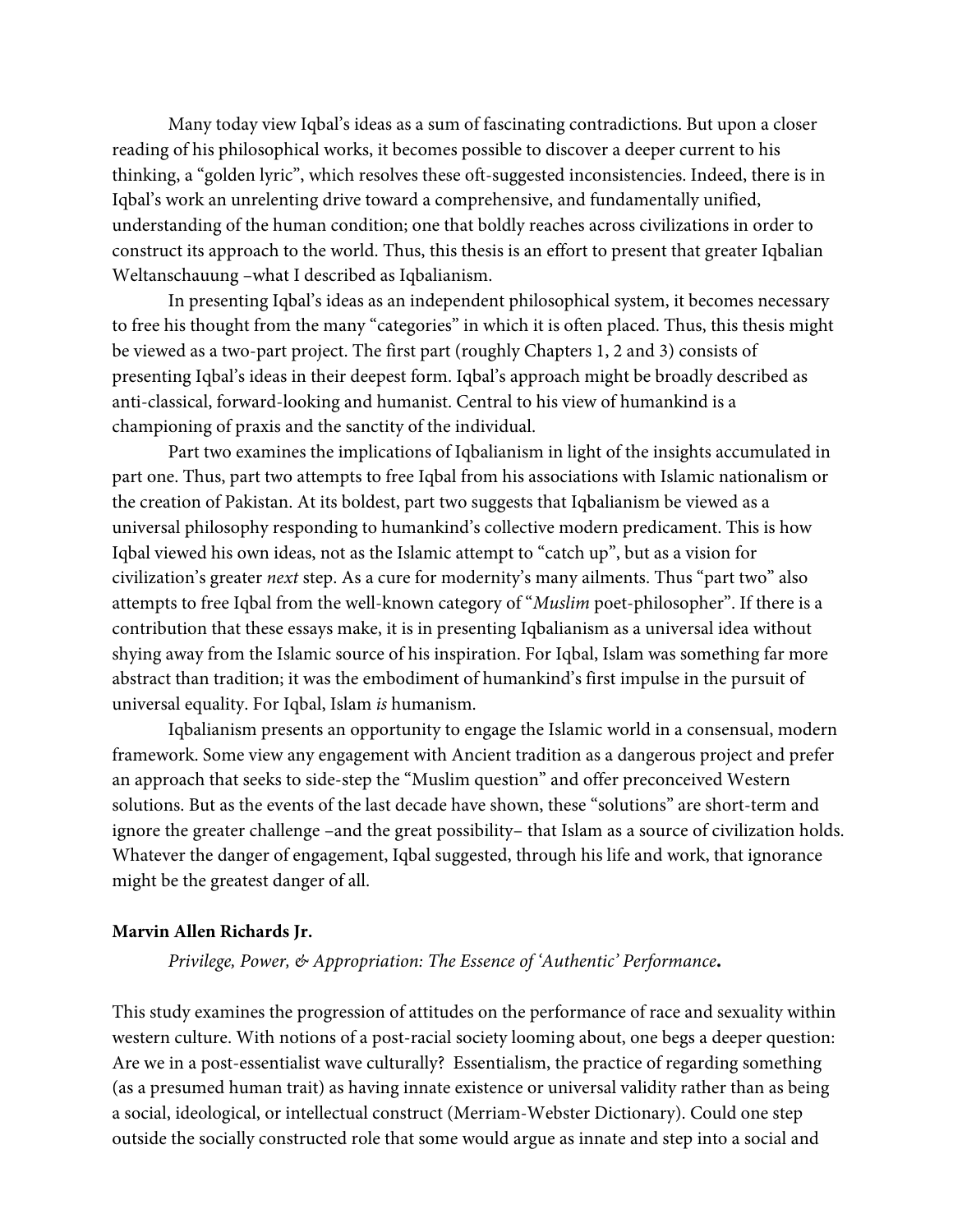cultural performance that is in opposition to one's internal essence or nature? I want to take a look at race and sexuality, two descriptors often argued as being deterministic and ingrained in one's existence. I argue that this post-essentialist wave has a limited scope in terms of attainability for all.

To examine racial fluidity, I researched the current trend of white female artists, entering the Blues and Soul sector of the music industry. In terms of social construction, Blues and Soul, historically, have been linked with African-Americans. But since the start of the 21st Century, the majority of mainstream Soul artists are white females. If Blues and Soul is considered an innate art performance of African-Americans, what is behind white female artists wanting and being able to tap into a culture that is essentially opposite of their white racial identity? Since this fluidity is happening for white women, are black women able to achieve the same type of racial fluidity. For example, can a black female artist pursuing a career in the alternative rock & roll sector of the music industry, which historically has been associated with whiteness, be able to successfully penetrate this sector or are they pressured to stay within the 'black' genres of music?

For sexuality, I focus solely on male sexuality and the ability of white heterosexual identifying men to adopt behaviors generally associated with gay men. I focus on male sexuality following Michael Kimmel, a sociologist who claims that hegemonic or most sought after masculinity is at odds with homosexuality; to be masculine, one has to be homophobic. If Kimmel's claim is correct, how are straight men, especially white straight men, able to perform aspects of homosexuality, without being pressured to adopt a 'true' self that is homosexual? Can gay men, in ways comparable to straight men, appropriate aspects of a sexuality that conflict with their primary sexual identity? Can straight-identifying men of color be fluid with their sexuality without facing the consequences of being pressured to adopt a homosexual label and identity? Because sexuality is obviously complex, and because, as Michel Foucault points out, our culture tends to subscribe to the idea of an essential or fixed sexual identity, I researched numerous institutions in which some aspect of homosexuality is being performed by straight identifying men. Those institutions include acting careers within Hollywood, the gay porn industry, and the online, social community, Craigslist.

My findings and analysis show that we are moving into a post-essentialist wave on the grounds of race and sexuality, but only the dominant racial and sexual populations have racial and sexual fluidity. Secondly, racial and sexual fluidity is achieved by resorting to essentialism.

#### **Andrew Seidman**

*Why Public Service Journalism Will Endure: Reflections on the American Newspaper Industry, 1945-present*

In this thesis, I consider several challenges to public service journalism, which is broadly defined as journalism that contributes to and frames debate over important public issues, exposes corruption at all levels, spurs reform and establishes trust with readers. The first perceived threat to public service journalism was consolidation in the newspaper industry. My research shows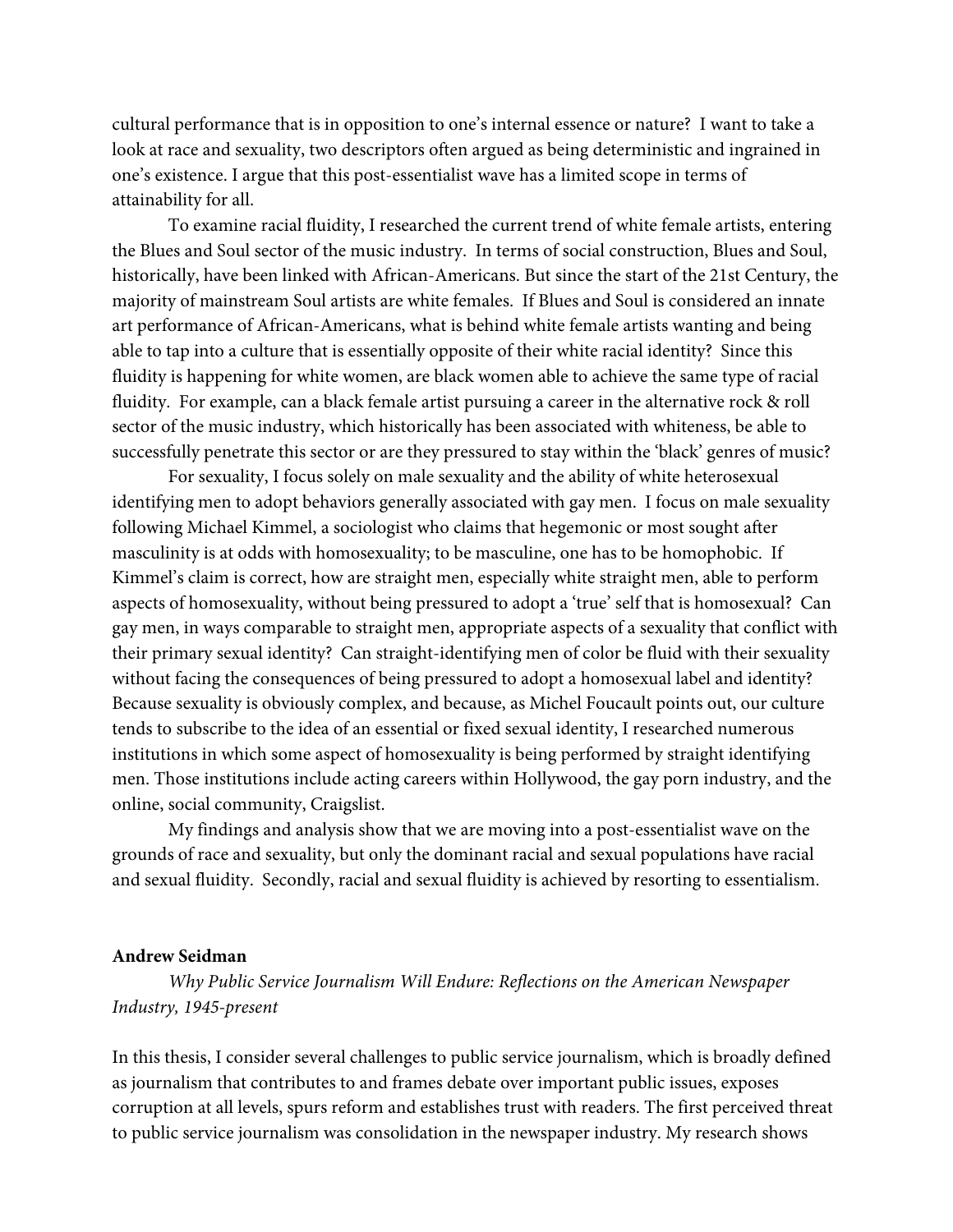that even as the number of newspapers published in the United States in the latter half of the 20<sup>th</sup> century did not fluctuate much, they became heavily concentrated into a few conglomerates, or chains. By 1984, chains controlled two-thirds of America's 1,730 daily newspapers and 72 percent of weekday circulation.

This trend worried both journalists and lawmakers in Congress who thought economic concentration in the newspaper industry could limit the number of editorial voices in any given community. Little consensus has emerged on the subject, however, so I instead offer two case studies of chain-owned daily newspapers to assess what effect, if any, chain ownership has on public service journalism. The case studies show that chain ownership in and of itself is not antithetical to public service journalism. Since roughly 1995, the *Los Angeles Times* (whose parent company, Times Mirror, merged with Tribune Company in 2000) has been led by chief executives and publishers who had no newspaper experience before they arrived at the *Times*. As a result, the newspaper experienced a series of humiliating events that damaged the paper's integrity. *The Philadelphia Inquirer*, meanwhile, was once a biased independent that rose to national prominence after the Knight-Ridder chain bought it in 1970. Unlike the heads of Tribune Company, the Knights and Ridders were very much invested in high-quality journalism. Between 1972 and 1990, the *Inquirer* won 17 Pulitzer Prizes, second only to *The New York Times*.

More recent threats to public service journalism include the recession and a structural change in the industry in which readers have fled to the Internet for news, leading to the decline of the print advertising model which had sustained the newspaper industry for decades. Total advertising revenue dropped from \$45.4 billion in 2007 to \$23.9 billion in 2011, and classified print advertising has dropped by 75 percent since 2000. Yet I argue that newspapers are poised to remain strong sources of public service journalism in the digital age. *The New York Times*, for example, started charging readers for full access to NYTimes.com in March 2011, and has already signed up nearly 400,000 digital subscribers. This early success indicates that consumers are willing to pay for journalism online. Hundreds of newspapers have followed the *Times'* lead, a sign that a once-stubborn industry is now ready to try to pursue new revenue streams. Perhaps even more important for newspapers in the digital age is *The New York Times*' success in handling the WikiLeaks saga in 2010. While Julian Assange could have simply posted some hundreds of thousands of cables on his website, he instead decided to deliver the cables to the *Times* and other news organizations because he knew they had an advantage, one that no blogger or news aggregator will ever have: a newsroom with experienced journalists who could mine through the documents and turn up the most important information.

Finally, I argue that what newspapers have lost in resources through attrition in the newsroom can be made up for by partnering with online nonprofits like ProPublica that offer some of journalism's finest investigative reporting. Although it is unclear how sustainable these nascent nonprofits can be, their early success also bodes well for public service journalism.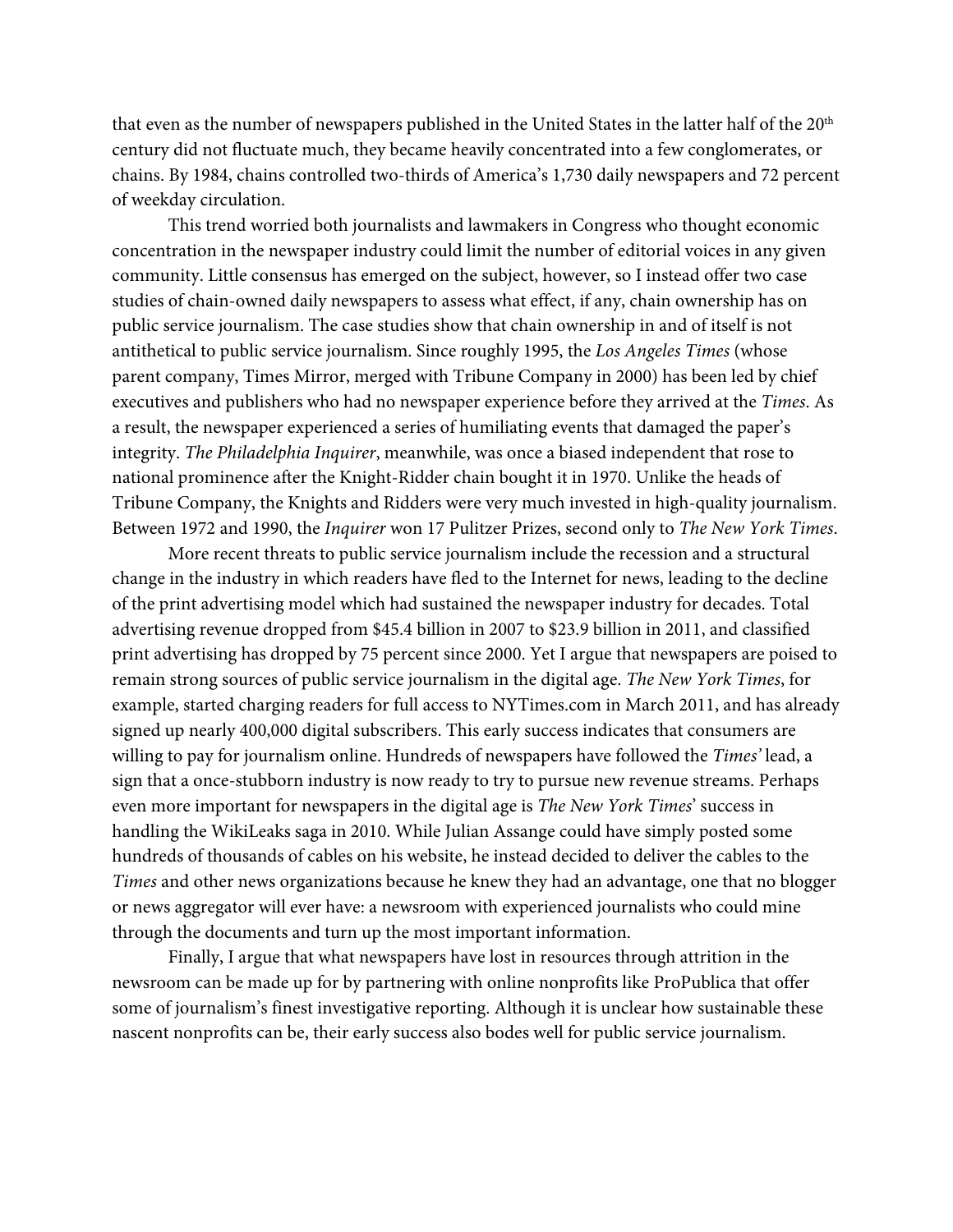## **Deeva Shah**

*Genes and Ownership: The Controversy Over Intellectual Property Rights and Patenting Isolated Human DNA*

In 1996, Myriad became the first company to officially file for a patent on the isolation of the BRCA1 and BRCA2 genes, genes that helped diagnose breast cancer. When granted the patent, and thus a monopoly over all commercial uses of the gene, Myriad became embroiled in a conflict that included philosophers, politicians, public health specialists, doctors, researchers, lawyers, and many more. In 2009, the American Civil Liberties Union, working with the Public Patent Foundation, filed a joint lawsuit stating that patents on the BRCA1 and BRCA2 genes were unconstitutional. In this case, *Association for Molecular Pathology, et al. v. U.S. Patent and Trademark Office, et al*., they argued that Myriad Genetics was using the patents to limit access to diagnostic testing and to prevent others from researching the genes and actually finding a cure for mutation-based breast cancer.

Regardless of the court's ruling in *Association for Molecular Pathology, et al. v. U.S. Patent and Trademark Office, et al*., the case over Myriad Genetics and its patents created legal, ethical and political questions that lingered even after a verdict had been issues. While the District Court of New York found in favor of the plaintiffs, the Association of Molecular Pathology, et al., the Federal Circuit Court found in favor of the defendants, the United States Patent and Trademark Office and Myriad Genetics. They attempted to address whether or not patents on isolated DNA constituted patents on 'products of nature' or were patents that were legally permitted; however both courts interpreted the statute quite differently from each other, leading to much confusion over the standard. Furthermore, the deeper constitutional and especially moral issues remained largely unaddressed by the courts.

I aim to take a deeper look at the Myriad case and use the case as a vehicle to understand the legal and moral arguments regarding a critical question: Should we allow individuals, companies, or even a well-meaning government to essentially own portions of isolated human DNA through patent protection? This case also provides a basis on which to judge the overall effect patenting human DNA has on businesses, researchers, patients, and many other stakeholder groups that are involved. In order to address this larger question, I focus on the following areas. First, I will give an introduction to the basics of patent law and biological patents in order to set a framework to assess the legal issues before the District and Circuit courts. Specifically, I will look at the introduction of biological inventions to patent protection and the conflicts that have arisen in recent history. Second, I will consider whether these existing standards can be applied to the case of patenting isolated DNA. In order to do that, I will discuss the decisions of both the District Court and Circuit Court in *Association of Molecular Pathology, et al. v. USPTO* and consider the courts' differing reasons for why isolated DNA patents are or are not legally permissible. Third, I will take a look at the deeper questions the judiciary has failed to consider in the Myriad case. I will take a deeper look at the ethical issues of allowing property and commercial rights over isolated DNA sequences. Finally, I will conclude by addressing the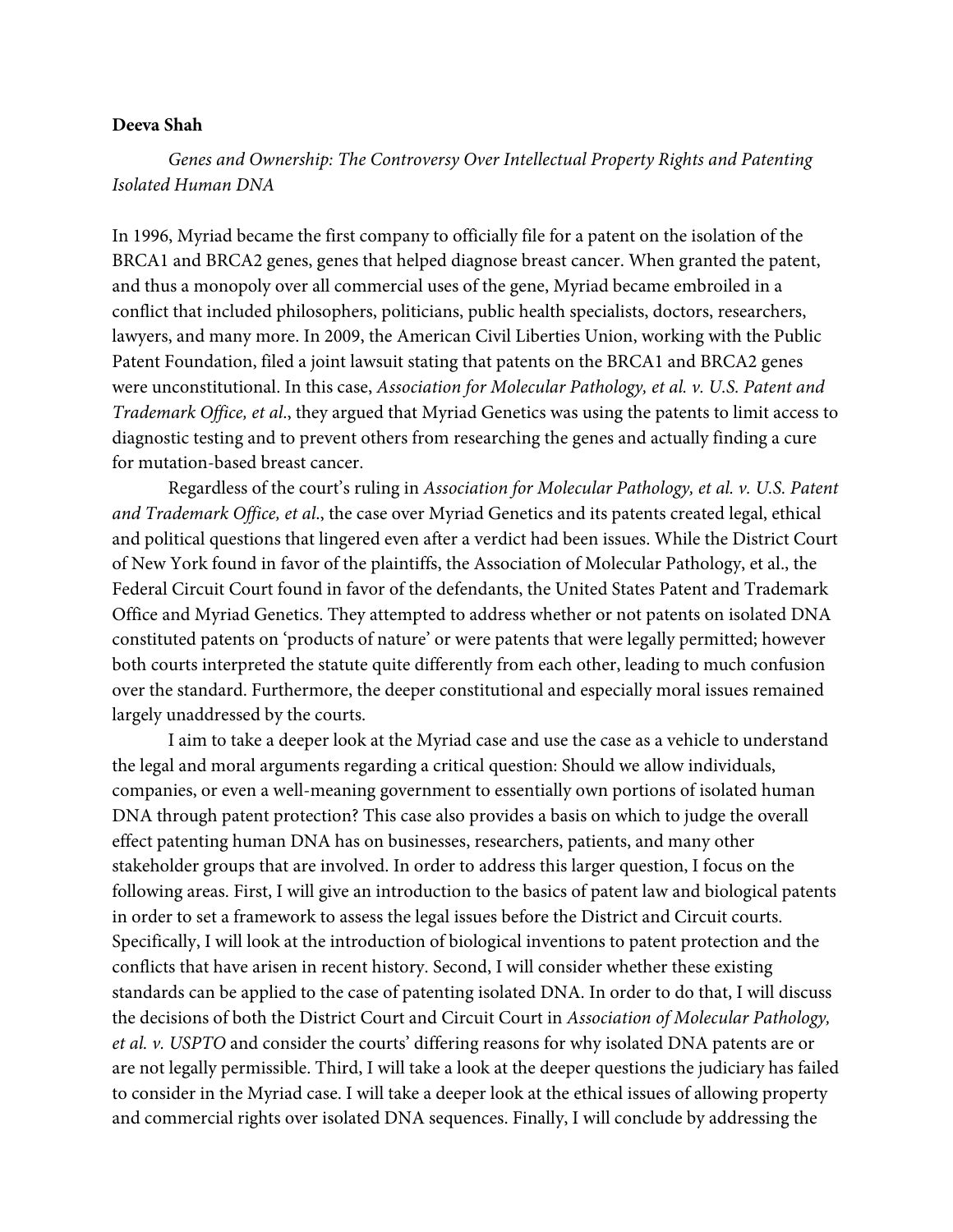policy concerns of allowing or denying patents on isolated DNA and how the international community has dealt with this apprehension. I will argue that the judiciary is not the only arena in which these conversations regarding patents on isolated DNA should take place.

#### **Evan Avery Shields**

*Minority Entrepreneurship & Economic Development: Toward A Theoretical Model of Capital Access*

This thesis examines the role that black entrepreneurship plays in driving economic development. Black business has seen considerable gains in growth potential in recent years. For instance, between 1987 and 1992, the number of black-owned businesses grew by more than 46% as aggregate revenues of these firms grew from \$19.8 billion to \$32.2 billion in the same period. In the post-Civil Rights Movement era, the black middle class similarly has seen socio-economic growth as average educational attainment, household income, and quality of occupations have all improved. However, despite this recent growth, a lack of access to financial capital for black business continues to threaten the long-term sustainability of the black community's economic viability.

In chapter one, I use a sociological approach to entrepreneurship to first explore how ethnic groups in America uniquely perform entrepreneurship as a method of seeking economic stability. I second seek to better understand the effect that capital constraints have on ethnic enterprise. I outline three prevailing sociological theories of minority entrepreneurship, including *middleman minority* theory, *collectivist* theory and *ethnic enclave* theory. Though these approaches provide explanations of immigrant ethnic groups performance in entrepreneurship, namely Japanese-, Greek-, and Cuban-Americans, they do not necessarily correspond to the economic situation of African-Americans. However, the *economic detour* theory provides an adequate framework for understanding the issues affecting uniquely black entrepreneurs. Marginalization by segregation, discriminatory lending and capitalization behavior, and the like has affected black businesses' capability of growth. Through an analysis of *economic detour* we indeed find that a lack of access to capital is chief amongst these issues.

In chapter two, I use economist Joseph Schumpeter's theory on economic development to more firmly connect black entrepreneurial innovation through financing with black economic development. After providing a detailed analysis of the manner in which enterprises gain financing, I find that 'information asymmetry,' a concept describing the disparaging effects of miscommunication between entrepreneurs and financiers, leads to the capital constraints described in chapter one. I believe that black entrepreneurs under an *economic detour* may face a more racialized form of this information asymmetry that has disproportionately marginalized their access to capital.

In chapter three, I turn to the field of social capital theory to find solutions to the financing obstacle of information asymmetry for black entrepreneurs. I first find in my research that entrepreneurs with social ties to financiers are more likely to receive capital for their firms,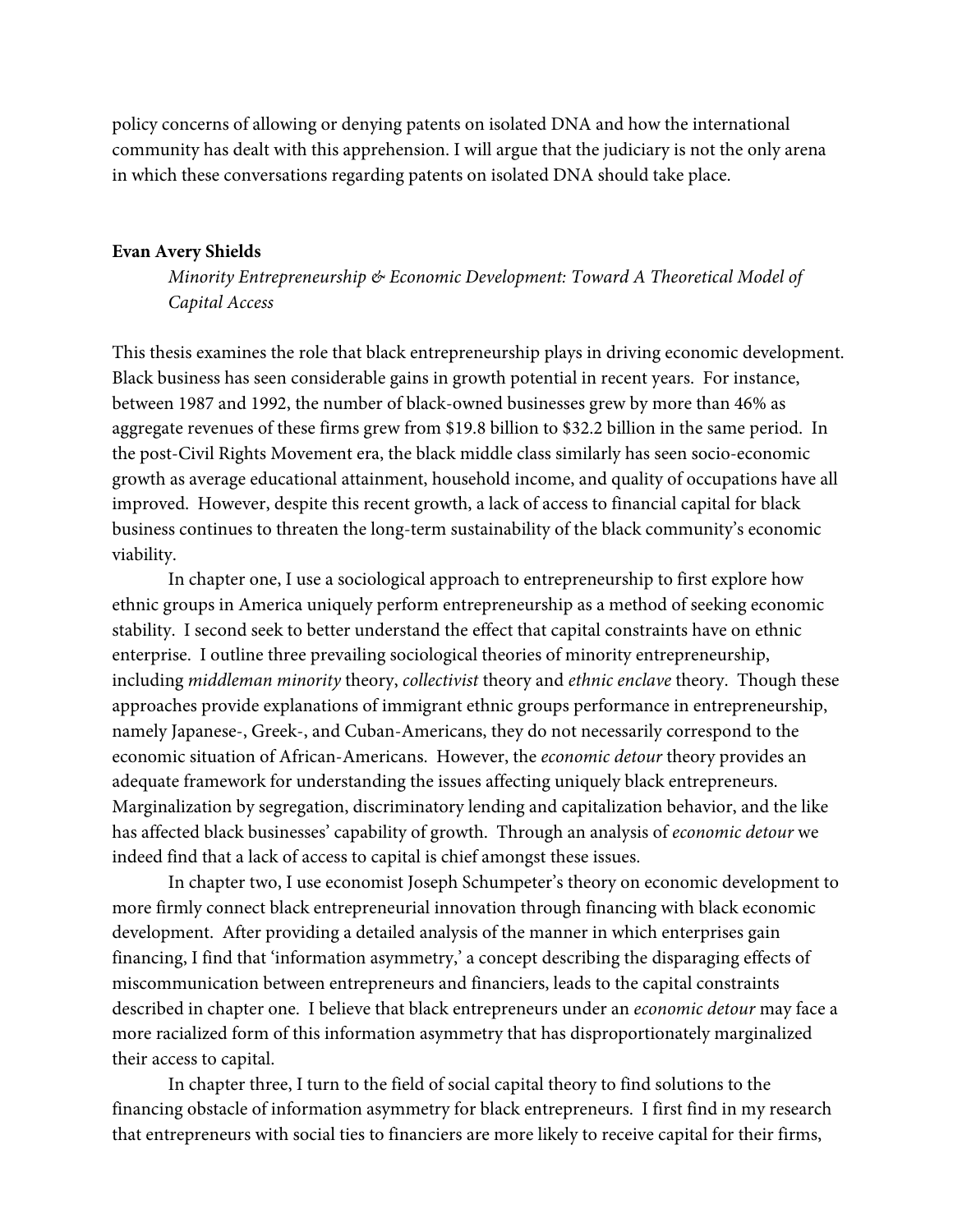than those entrepreneurs who do not. I then turn the analysis toward the financiers themselves, examining the practices of the venture capital (VC) industry in particular. I posit that the minority-oriented venture capital (MOVC), a sub-industry of VC that relies on social ties to make investment deals with minority enterprises, may be a good field for examining these social capital solutions to information asymmetry for black entrepreneurs.

I conclude the thesis with two hypotheses. First, I hypothesize that minority-oriented venture capitalists serve as brokers between investors and black entrepreneurs and help close the gap of information asymmetry during the investment deal-making process. Second, I hypothesize that minority-oriented venture capitalists are economically motivated to closure networks between MOVC funds and entrepreneurs, further closing the gap of helping overcome the asymmetry and benefit minority entrepreneurs with capital constraints. In chapter four, I provide a brief two-part case study examining both of these hypotheses in-action. I first examine two MOVC firms and how they seek economic advantage by performing brokering roles. I second examine the National Association of Investment Companies, a trade organization representing minority-oriented financing groups, and its work in closuring networks of financiers and minority entrepreneurs. Though my analysis within this case study may be limited, I conclude that these hypotheses provide grounding for further research within the field, as well as point toward further solutions toward alleviating the capital constraints affecting black enterprise's role in black economic development.

#### **Rehema Wachira**

*Politicizing Education: Kenyan Lessons on Institutional Reform.*

A predatory government seeking to centralize its power can manipulate the distribution of public goods and services to its own advantage but not without serious consequences. Kenya's turbulent record of institutional reform shows that political liberalization is a risky endeavor for countries with weak institutions and polarized social groups. Important lessons can be learnt by other developing countries attempting to reform their own institutions.

In Kenya, education is a valuable and strongly demanded national service which the Kenyan government has transformed into a highly contentious political good. In the process, it has damaged the education sector, which has resulted in the further marginalization of the majority of Kenyans. The consequences have been severe and are exemplified by the near breakdown of the political order during the Post-Election Violence crisis of 2007/2008. But they also manifest themselves in more localized ways. For example, in a trend that shows no signs of stopping, it was reported that 7 primary school students and one school Headmaster committed suicide over their national primary school examination results, all at the start of 2012.

The first chapter examines how Kenya's early political and economic development encouraged the politicization of education and polarized Kenya's ethnic groups by creating a small ruling elite. The second chapter explores the factors that influenced the concentration and personalization of power in the Executive and his small ruling elite, as well as the subsequent